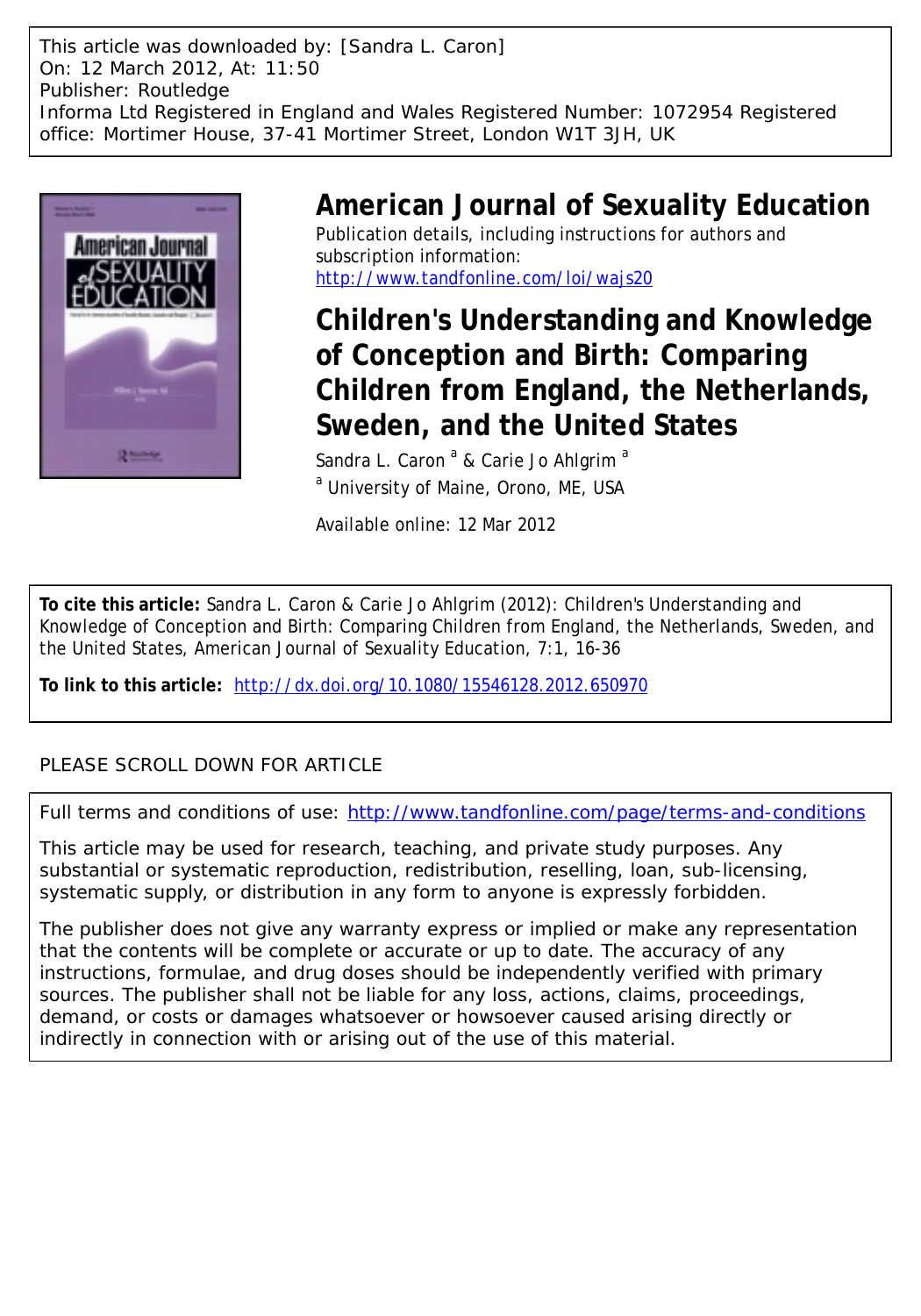*American Journal of Sexuality Education*, 7:16–36, 2012 Copyright © Taylor & Francis Group, LLC ISSN: 1554-6128 print / 1554-6136 online DOI: 10.1080/15546128.2012.650970

## **EXP** Routledge Taylor & Francis Group

# **Children's Understanding and Knowledge of Conception and Birth: Comparing Children from England, the Netherlands, Sweden, and the United States**

SANDRA L. CARON and CARIE JO AHLGRIM *University of Maine, Orono, ME, USA*

*The present study replicated research conducted decades earlier (Goldman & Goldman, 1982a; Koch, 197480) on what children in the United States know about conception and birth compared to those in other countries. Specifically, response drawings by 48 six-year-old boys and girls from England, the Netherlands, Sweden, and the United States were compared. Children were asked to draw pictures in response to two questions: "Where do babies come from?" and "How are babies made?" Descriptive analysis revealed that most six-year-olds, no matter what country they were from, tended to show a limited understanding of conception and birth. However, there were several children who demonstrated a much greater comprehension. In most cases, these children were from Sweden and the Netherlands, two countries known for their progressive sexuality education programs. The children sampled from the United States still lagged behind their peers in other countries. The results of this exploratory study suggest that differences may exist between countries, and a larger more systematic study needs to be done to determine if such differences do exist.*

*KEYWORDS Children's understanding, sexuality, birth, conception, cross-cultural*

What do children know about conception and birth? Are children too young to understand these concepts? The focus of this study is on how children

Address correspondence to Sandra L. Caron, Ph.D., Professor of Family Relations/Human Sexuality, College of Education and Human Development, University of Maine, 5749 Merrill Hall, Room 220, Orono, ME 04469-5749. E-mail: sandy.caron@umit.maine.edu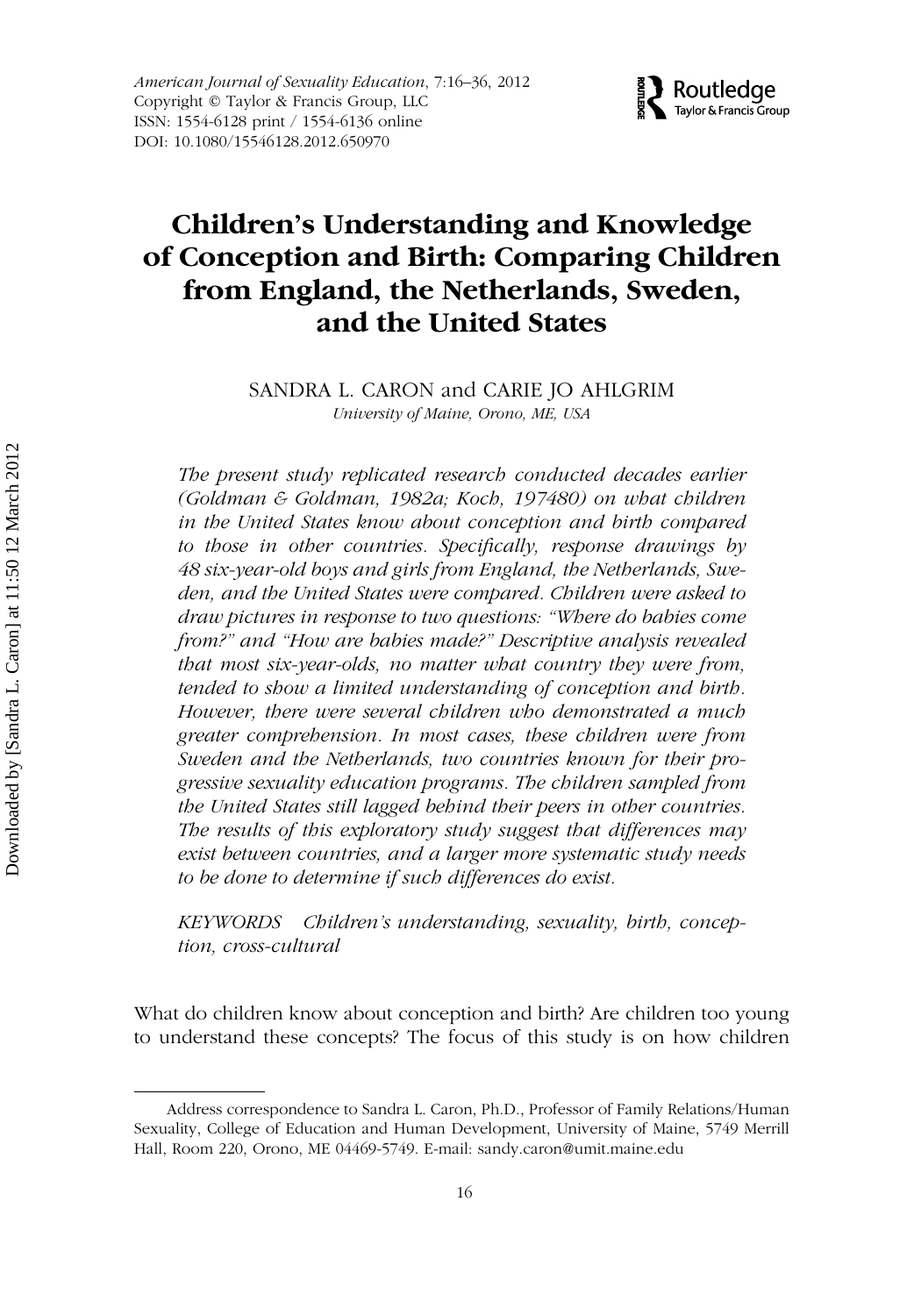in various countries understand conception and birth. The importance of educating children about such issues has been highlighted in studies on children's sexuality dating back to the 1930s and 1940s. For example, Hattendorf (1932) and Strain (1948) noted that young children, more than any other age group, asked questions about sexuality-related issues such as conception and birth. Both authors encouraged parents and teachers to begin talking to children about sexuality topics early. Similarly, later work by Koblinsky, Atkinson, and Davis (1980) stated that adults' straightforward responses to children's sex-related questions provide a foundation for healthy and open communication about sexuality later on. However, they noted that one barrier parents and teachers may face in educating children is that they are often unclear about what to say (Koblinsky et al.). Having knowledge of how children understand certain concepts (i.e., conception and birth) can guide adults when talking with children.

## THEORIES OF CHILDREN'S UNDERSTANDING OF CONCEPTION AND BIRTH

Two of the best-known human development theorists, Sigmund Freud and Jean Piaget, were among the first to hypothesize about children's understanding of reproduction. In the late 19th and early 20th centuries, Freud published his theory on infantile sexuality that included the cloacal theory, in which he theorized that children believe that babies are the result of the mother eating something special and born through the anus as in the cloaca of birds, reptiles, amphibians, and fishes (Brill, 1938). Piaget's examinations of children's questions led him to more fully investigate Freud's cloacal theory. Piaget theorized that children first believe that babies have always existed (Piaget, 1929). He observed that questions children ask concern *where* babies come from rather than *how* they are made. Piaget noted that young children are temporarily satisfied with whimsical responses that answer the "where" question, such as storks, pumpkin patches, or baby factories. However, children eventually begin to suspect that their parents play a bigger role in having a baby (Piaget). In this new phase of awareness, children come to grasp the notion that babies somehow come from their parents' bodies, primarily the mother's body. According to Piaget, in this phase of preoperational thinking known as artificialism, children believe that babies are produced piece by piece (Piaget). As children move from preoperational thought to concrete operations (in which children begin to think logically but are very concrete in their thinking) and, finally, formal operations (the development of abstract reasoning), their understanding of reproduction becomes increasingly more sophisticated.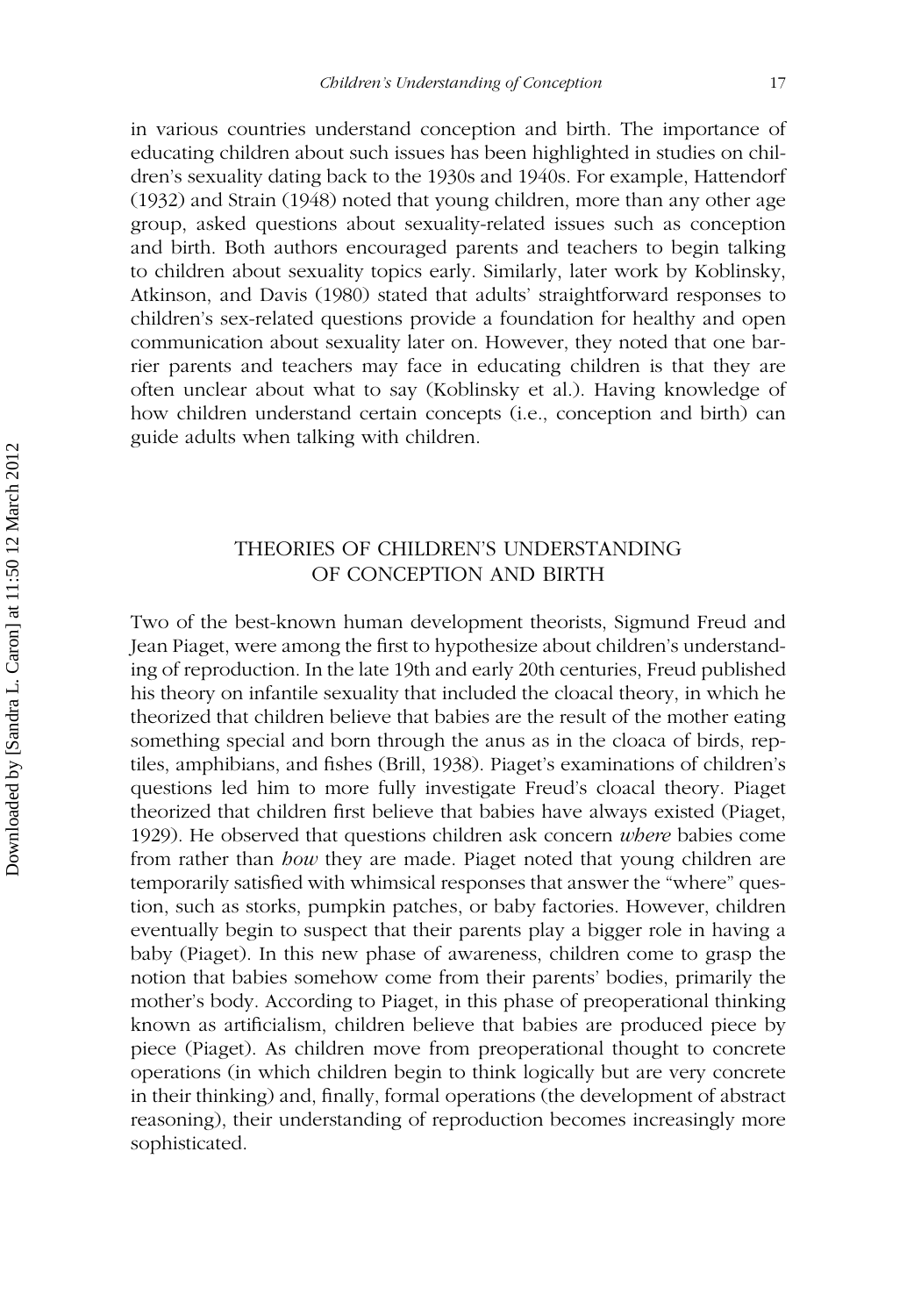## RESEARCH ON CHILDREN'S UNDERSTANDING OF CONCEPTION AND BIRTH

Only a small number of research studies have investigated children's knowledge and cognitive understanding of reproductive issues such as conception and birth. One of the earliest published research articles on this topic appeared in 1947. Conn (1947) interviewed 100 children, ages 4–12, using doll play to investigate children's understanding of the origin of babies. His study revealed that the younger children (ages 4–5) were the most interested in the origin of babies. He also concluded that it was not until children are much older (ages 10–12) that they believe a baby is in the mother's stomach and requires surgical removal. Conn hypothesized that children's limited knowledge was the result of parents' negative attitudes and unwillingness to provide a vocabulary for discussing sexuality issues (Conn).

Two decades later, several other studies were published that investigated children's understanding of conception and birth as it relates to Freudian and/or Piagetian concepts (Kreitler & Kreitler, 1966; Moore & Kendall, 1971). Both sampled younger children. Kreitler and Kreitler used an Israeli sample of 189 children ages 4–5, and Moore and Kendall's replication of this study interviewed an American sample of 69 children ages 3–5. Few responses by children in either study supported Freudian cloacal theory of the mother swallowing food to make a baby or the Piagetian preartificialist concept that the baby has always existed in the mother. There were almost no sex differences found between boys and girls in terms of their understanding of reproduction. Interestingly, when looking at responses related to the role of the mother versus the father, nearly all children believed the father's role was inconsequential. The researchers in both studies agreed that young children are curious, ready, and capable of learning accurate concepts of conception and birth.

Bernstein and Cowan (1975) explored children's thinking about conception and birth by interviewing 60 children between the ages of 3 and 12. They were asked, "How do people get babies?" "How do mommies get to be mommies?" and "How do daddies get to be daddies?" Their findings support the hypothesis that children's understanding of reproduction proceeds through a Piagetian developmental sequence. No major sex differences emerged for responses by boys and girls in any of the age groups, except in the 7-yearolds. Boys in this age group showed less understanding of reproduction. Bernstein used her findings to devise a six-level philosophy of children's thinking about birth and conception based on Piaget's theory of cognitive development (Bernstein, 1978). The six levels are Geographers (ages 3–7), Manufacturers (ages 4–8), In-Betweens (age 5–10), Reporters (ages 7–12), Theoreticians (ages 10–12), and Putting It All Together (from 11–12 and beyond). In her book *The Flight of the Stork* (1978), Bernstein describes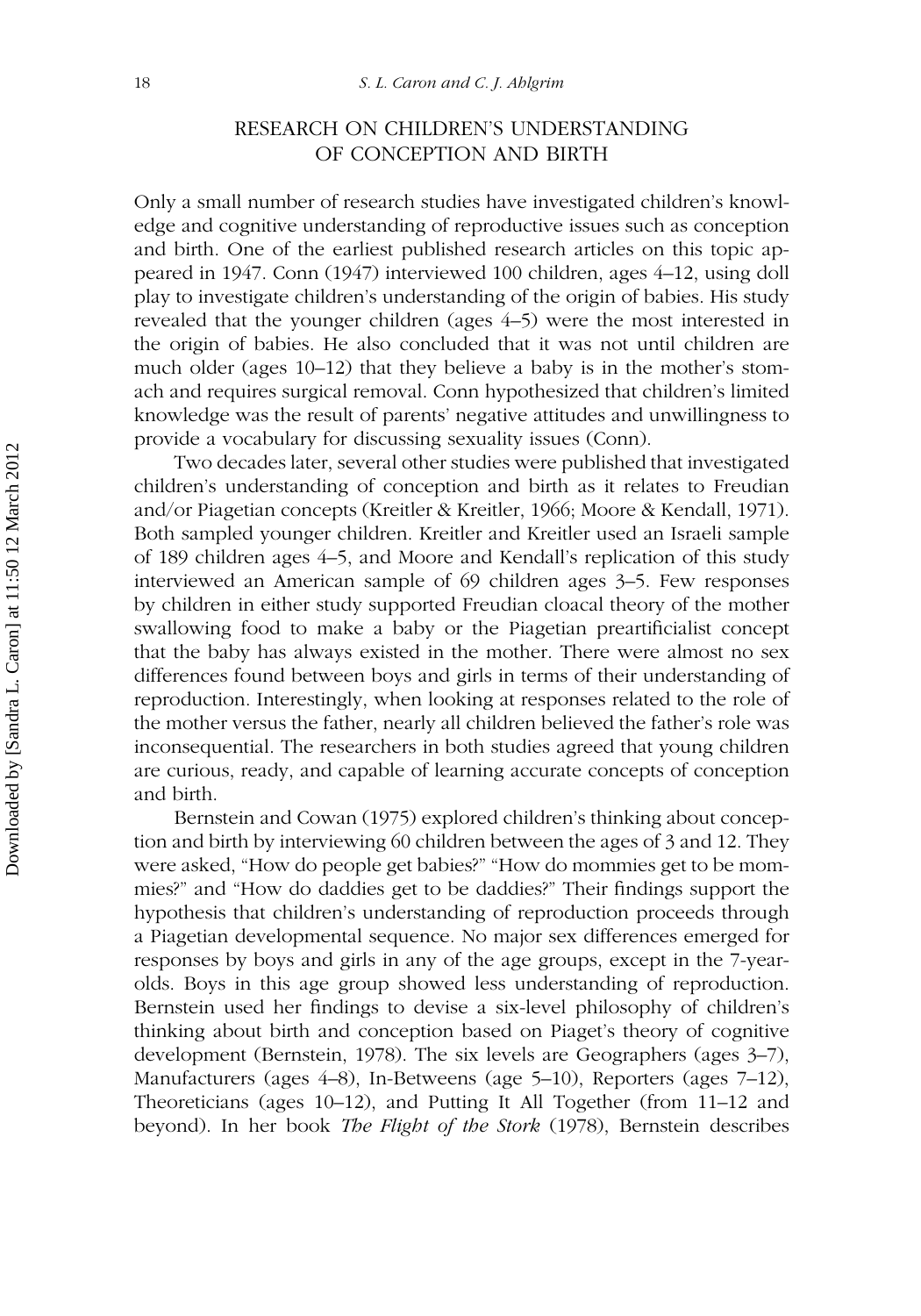her study and offers advice to parents on how to effectively talk with their children.

Two other studies published around this same time approached the topic of children's understanding of conception and birth from a crosscultural perspective (Koch, 1980; Goldman & Goldman, 1982a). Koch compared interviews with  $7-$  and 8-year-old children in the United States ( $n =$ 22) to children in Sweden ( $n = 16$ ). Koch's study utilized drawings as a tool to evoke children's comments in response to the question, "Where do babies come from and how are babies made?" She developed the *Children's Sexuality Awareness Scale* (CSAS), a four-point scale used to rate and compare children's drawings. Koch found that the children from Sweden were significantly more advanced and technically correct in their responses. For example, the majority of children from Sweden indicated that sexual intercourse needed to take place and that a man needed to be involved, whereas none of the children from the United States indicated the act of intercourse or a man's involvement. Overall, Koch concluded that children are not only capable of understanding concepts related to conception and birth, but also Sweden's early and comprehensive sexuality education prevents misinformation (Koch).

In the other cross-cultural study, Goldman and Goldman (1982a) examined beliefs about conception and birth of 838 children ages 5–15 from Australia, England, North America, and Sweden. Goldman and Goldman developed a system for categorizing the children's responses. Their results, detailed in their book *Children's Sexual Thinking* (Goldman & Goldman, 1982b), were similar to Bernstein and Cowan's (1975) criteria in that they paralleled Piaget's theory of cognitive development. Using the *Origin of Babies Scale* (OBS) they developed, Goldman and Goldman identified six levels of children's responses: Geographers (@ age 5), Manufacturers (@ age 7), Agriculturalists (@ age 9), Reporters (@ age 11), Miniaturists (@ age 13), and Realists (@ age 15). No significant sex differences were found. Their research supported the notion that children's understanding of conception and birth proceeds through a developmental sequence, and found similar ages for many of the children's understanding at the preoperational, concrete operational level, and formal operational level, except for children from Sweden. The Swedish children reached higher levels of understanding of sexual matters earlier. Goldman and Goldman (1982a) attributed this to their earlier introduction to sex education at home and at school.

#### PURPOSE OF STUDY AND RESEARCH QUESTIONS

Only a handful of studies have examined children's thinking and understanding of how babies are made and where babies come from (Conn, 1947; Kreitler & Kreitler, 1966; Moore & Kendall, 1971; Bernstein & Cowan, 1975;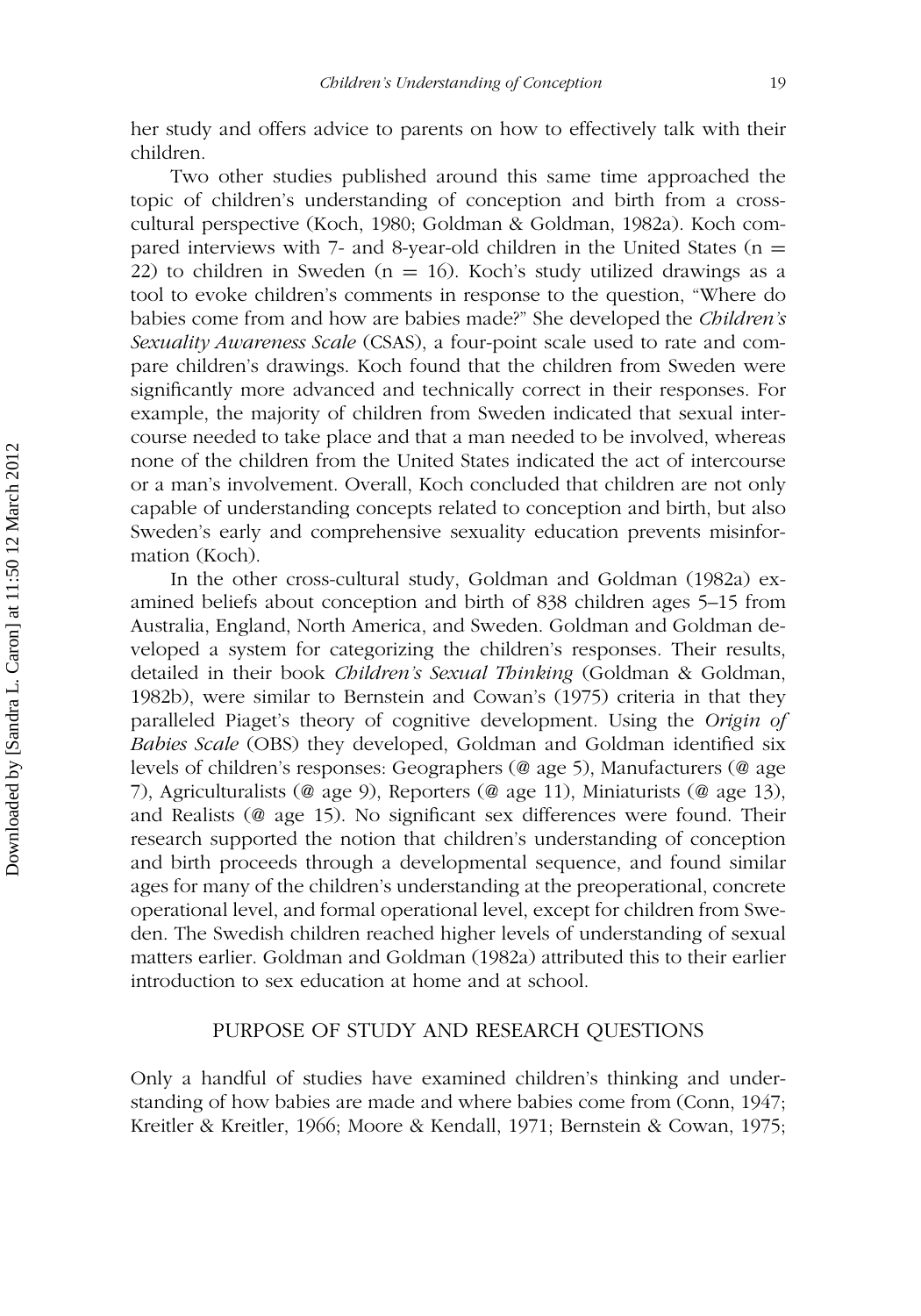Koch, 1980; Goldman & Goldman, 1982a). This aspect of child development appears to be largely untapped and underresearched. Several decades have passed since the last published research on this topic, and many changes have taken place since then as relating to sexuality, including the AIDS epidemic, greater number of sexuality-related books and Web sites for both children and parents, and growing support for sexuality education in school. With such changes may have come increases in children's knowledge and understanding of conception and birth, particularly among children in the United States. While previous studies conducted decades ago found that children in the United States lagged behind their peers in other developed countries in terms of their understanding of conception and birth, this study sought to examine if this is still the case today.

The present study sought to replicate earlier research conducted by Koch (1980) and Goldman and Goldman (1982a) in order to explore what primary-aged children in the United States know about birth and conception compared with children in several other countries. Specifically, response drawings by six-year-old boys and girls from England, the Netherlands, Sweden, and the United States were compared. Children were asked to draw pictures in response to two questions: "Where do babies come from?" and "How are babies made?" Two existing measures of children's knowledge of conception and birth were used to determine each child's knowledge level and stage of cognitive development and provided the basis of comparison for the drawings: the CSAS developed by Koch and the OBS developed by Goldman and Goldman (1982a).

In addition to examining the level of understanding of conception and birth for all six-year-olds sampled, this study also compared boys' responses with girls' responses, as well as cross-cultural differences to determine if children in those countries where early sexuality education is available display an increased understanding of conception and birth. Unlike the United States and England, both Sweden and the Netherlands are recognized as countries with more progressive attitudes toward sexuality and comprehensive sexuality education beginning in kindergarten (SIECUS, 1990; Berne & Huberman, 1999). The research questions were as follows:

Research Question #1: To what extent do six-year-olds have a similar understanding of conception and birth, regardless of country of origin?

- Research Question #2: To what extent do six-year-old girls have a similar understanding of conception and birth compared to six-year-old boys as measured by the *Children's Sexuality Awareness Scale* and *Origin of Babies Scale*?
- Research Question #3: To what extent do children from countries with a more open approach and more comprehensive sexuality education programs (i.e., Sweden and the Netherlands) have a more advanced and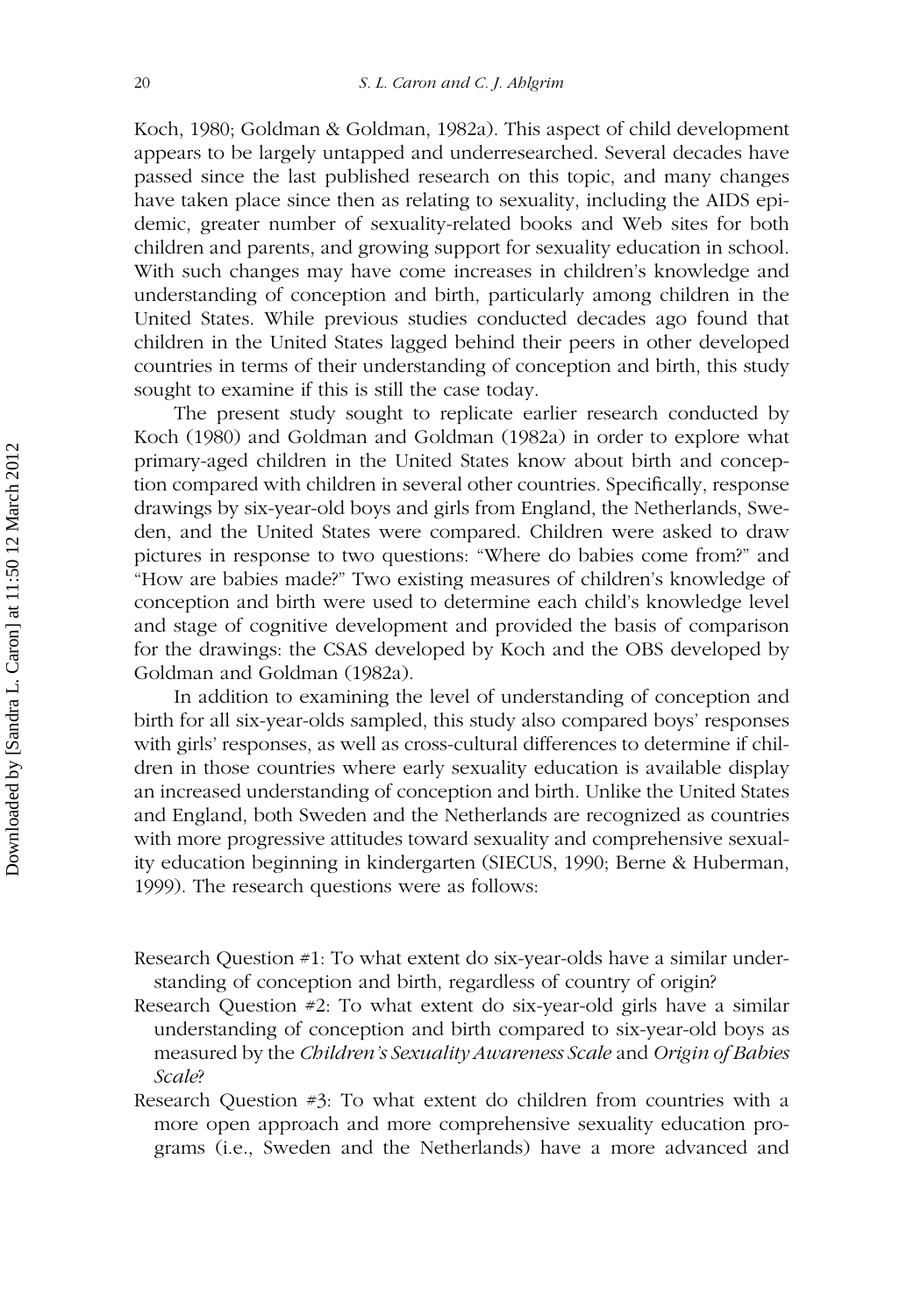comprehensive understanding of conception and birth, as measured by the *Children's Sexuality Awareness Scale* and *Origin of Babies Scale*?

### METHOD

## Sample

The research study included interviews with 48 children about their drawings in response to the questions "Where do babies come from?" and "How are babies made?" The sample included 12 six-year-old children (six boys and six girls) from four countries: England, The Netherlands, Sweden, and the United States. As a small, exploratory study on a sensitive topic of sexuality, a combined method of convenience sampling and snowball sampling was used. The authors conducted the interviews with children in the U.S. sample. For the non-U.S. samples, the lead author contacted colleagues teaching elementary school in England, the Netherlands, and Sweden, who in turn conducted the interviews with six-year-olds in their countries. All interviewers were female and had training in the field of sexuality. The drawings obtained from children in these countries, along with the children's responses (which were all transcribed in English), were returned to the researchers. The only identifying information obtained about the children was their gender and in which country they lived.

## Procedure

The study was approved thought the Human Subjects Committee of the university. A letter providing an overview of the study was given to interested parents in each country. In England, the Netherlands, and Sweden, the children were recruited and interviewed in the classroom setting after parental permission was obtained. Due to the difficulty of obtaining access to children for this study through the local school system in the United States, individual parents were contacted. Parents who showed an interest in the study were contacted by phone or e-mail to arrange a time to meet with each parent and child individually, either at the child's home or a convenient location.

While recruitment differed from the United States compared with the other countries, the data collection was the same in all countries. Parents were asked to ensure that their child was comfortable and willing to participate prior to the meeting. At the interview, parents were asked to read and sign a written parental consent form. Following the same protocol, the interviewer introduced herself and explained to the child that he or she was to help the researcher with a special project. The child was then told that the researcher was interested in his or her ideas about how babies are made and born. In all countries, children were reassured that they were not being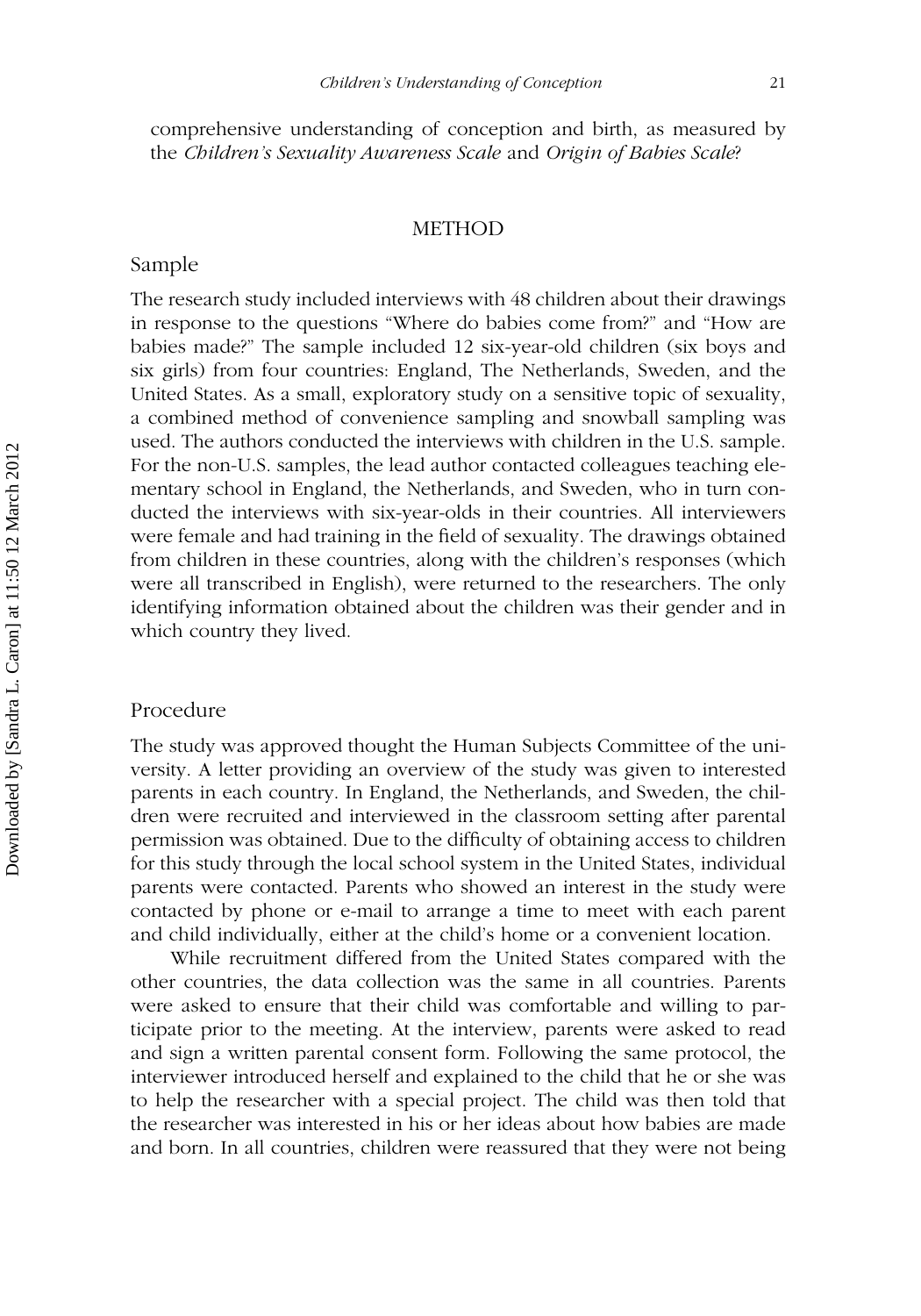tested and there were no right or wrong answers; the researcher was only interested in their ideas. In addition, the children were reassured that their parents had given permission for them to talk with the researcher about where babies are made and how they are born. The children were also told that they could discontinue the interview at any time and were allowed to choose whether or not a parent remained in the room during the drawing and interviewing.

Once the child's assent was obtained, he or she was asked to first draw a picture about how babies are made and encouraged to talk about the picture during and after. The gender, country of residence, and children's comments in response to their drawing were noted on the drawing. When necessary, the interviewer repeated what was said for clarification using the language the child introduced. Responses were not corrected, and the interviewer gave no sexuality education. The procedure was repeated for the drawing of how babies are born. Drawings were retained with the permission of the children; if permission was denied, a photocopy of the original drawing was retained. In all cases, children gave permission for drawings to be retained.

#### Measures

Measurement tools include the CSAS developed by Koch (1980) and the OBS developed by Goldman and Goldman (1982a).

The *Children's Sexuality Awareness Scale* is a four-item scale that assesses points according to the type of information provided by the child in response to "Where do babies come from?" and "How are babies made?" This is not a progressive scale. A score of 0 would mean the child did not indicate information related to any of the four items. A drawing could earn a maximum of four points (one point per item) if it depicts or the child makes verbal reference to each of the four items. Koch's original four-point system for rating drawings and explanations was slightly modified/expanded for this study. Those modifications appear in italics below for the four-point scale:

- 1. Human reproduction occurring through sexual intercourse; *understanding that an egg combines with something to make a baby.*
- 2. Involvement of both a male and female in conception/birth; *males can't have babies.*
- 3. Understanding of aspects regarding prenatal development/care; *understanding that babies grow bigger inside the mother and need food to grow.*
- 4. Accurate knowledge of birthing; *there is a special place where the baby comes out; understanding caesarian section*.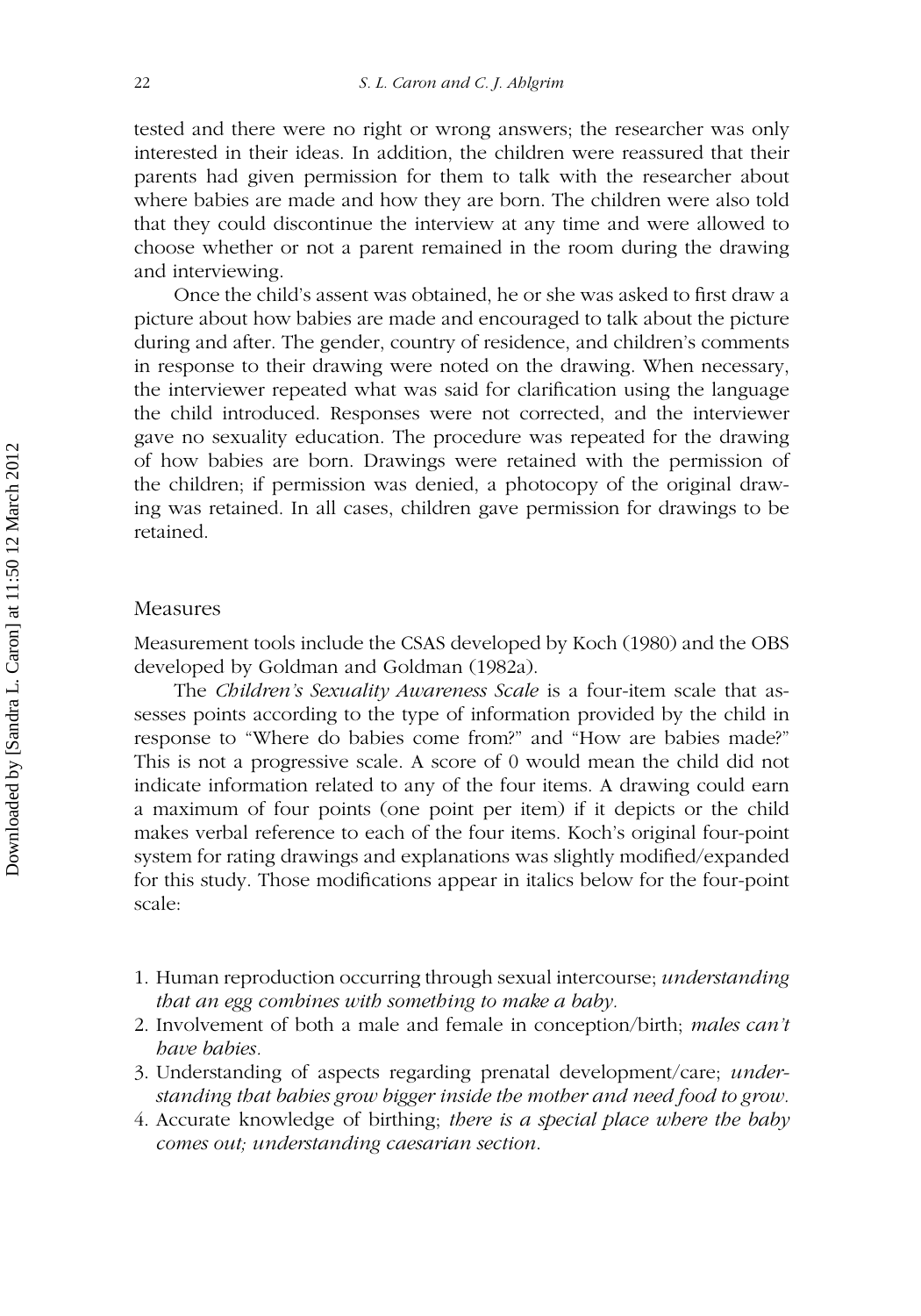Points were awarded for each conceptual category represented in their response. For example, a child would receive two points if he or she indicated that an egg meets a sperm (Item 1) and that a baby grows inside the mother and needs food to grow (Item 3).

The *Origin of Babies Scale* was used to rate the children's response on a Piagetian scale of cognitive development from preoperational, concrete operations, and formal operational thinking, with transitional stages in between. Scores on the OBS depended upon the complexity of the child's response to "Where do babies come from? and "How are babies made?" Scores ranged from zero to six, with higher scores indicating a higher level of thinking. A response of "no answer" would receive a score of 0; a response that was "complete and accurate" would receive a score of 6. Scoring categories with brief descriptions for the OBS developed by Goldman and Goldman (1982b, pp. 219, 237) are as follows:

- 1. The Geographer (@ age 5)—Children believe that babies have always existed, and the relevant question is "where" babies were before they came to live with the family, not "how."
- 2. The Manufacturers (@ age 7)—Children believe that God, doctor, or father makes the baby and puts it in the mother. Children's thinking also displays the "digestive fallacy" that babies are formed by something the mother ate/by food.
- 3. The Agriculturists (@ age 9)—Children's ideas are technically feasible but unrealistic. This is termed the "agricultural fallacy"—seed planting.
- 4. The Reporters (@ age 11)—Children's explanations are technically realistic and show some awareness of a biological process (e.g., ovum or sperm).
- 5. The Miniaturists (@ age 13)—Children at this level believe that babies are preformed in miniature. They are either as ovists and believe that the egg is activated by the sperm, or animalcultists and believe that the sperm uses the ovum as an incubator.
- 6. The Realists (@ age 15)—Children now understand that two discrete entities, ovum and sperm, combine to become another unique human being. The concept of physical causality is now comprehendible to them.

In terms of how these stages relate to Piaget, Goldman and Goldman (1982b) believed the first two levels (Geographers and Manufacturers) represent Piaget's preoperational thinking, Agriculturists represent a transitional level, Reporters represent Piaget's concrete operational level of thinking, Miniaturists represent a transitional level, and Realists are formal operations.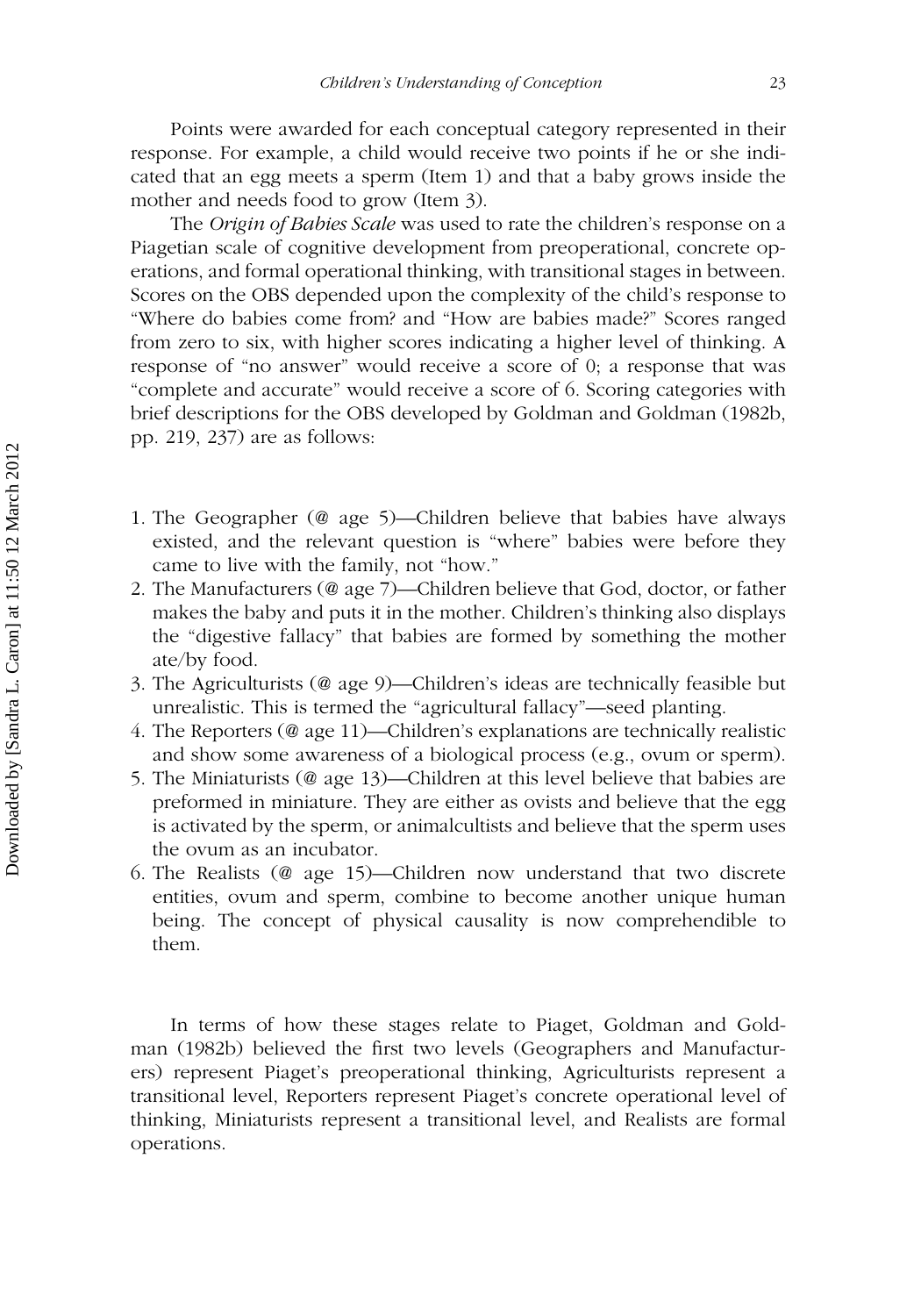## Data Analysis

Due to the relatively small number of children involved in the exploratory study, inferential statistics are not appropriate for this type of descriptive study. Descriptive variables (gender, country in which they live) were examined, as well as scores on the CSAS and OBS. Children's drawing and quotes were scored on the CSAS and OBS by the co-researchers. These scores were compared for an inter-rater reliability of 84%. See Figures 1, 2, 3, and 4 for sample drawings by the children from the four countries.



"Babies grow from a little seed." (Boy, England)

唿

It is pa

"Mummy knows she is having a baby when she gets a fat tummy." (Girl, England)



"Here is God making the baby." (Boy, England)

"The doctor tells mummy when the baby is ready to come out." (Girl, England)

**FIGURE 1** Sample drawings by six-year-old children in England.

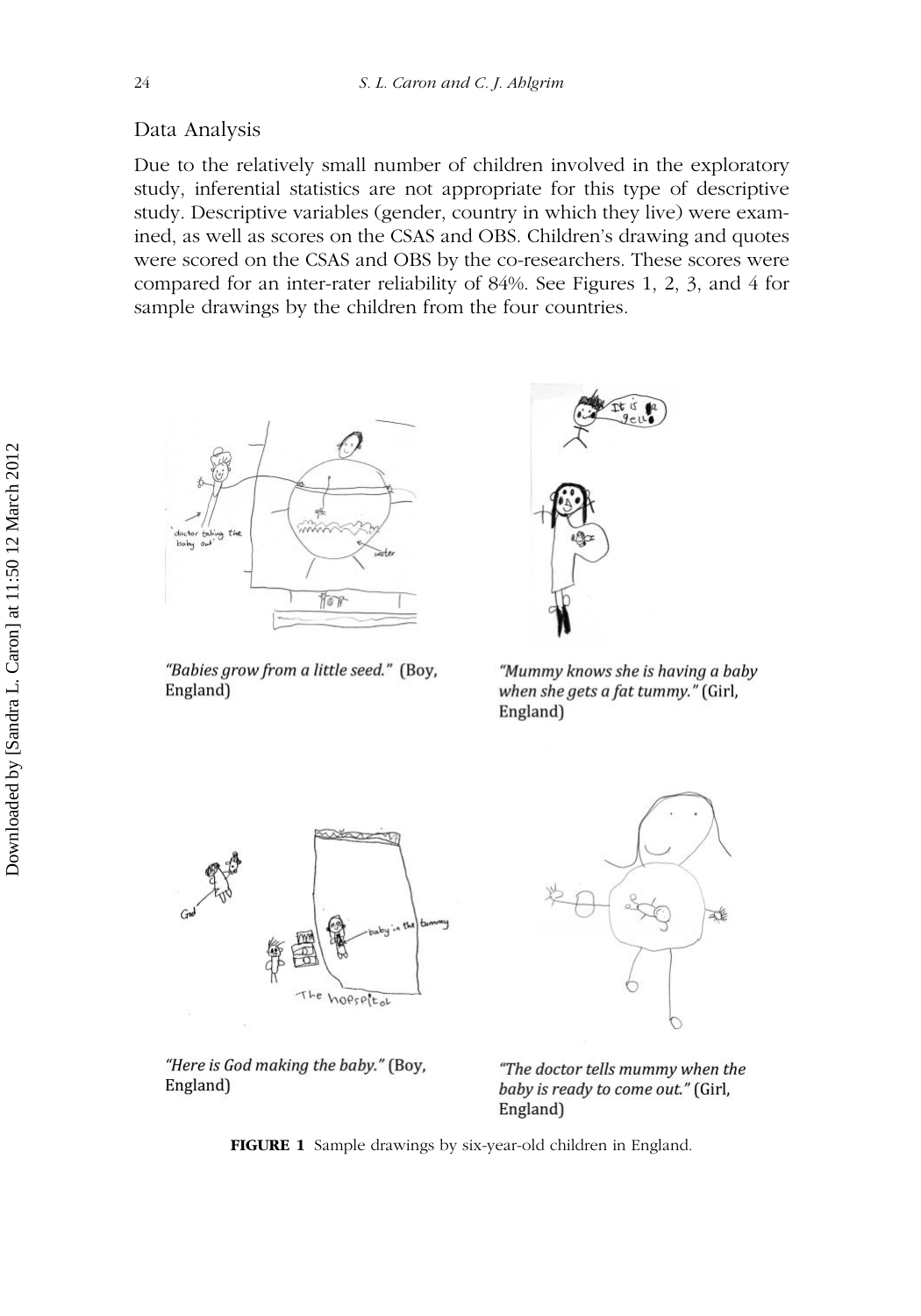

"Babies come through a special hole in my mother." (Boy, The Netherlands)



"In the hospital, the baby is born. Daddy cuts the umbilical cord. But the doctor is there because the baby has blood on the skin." (Girl, The Netherlands)





"The drops of the man come together with the egg of the mother. The baby grows and grows and becomes bigger and then when it is big enough it comes out of the mother." (Boy, The Netherlands)

"Once the egg meets the father's sperm, it grows and grows. Nine months later a mother is in the hospital and the baby will be delivered." (Girl, The Netherlands)

**FIGURE 2** Sample drawings by six-year-old children in The Netherlands.

## RESULTS

#### Research Question #1

The first research question asked *"To what extent do six-year-olds have a similar understanding of conception and birth, regardless of country of origin?"* Scores on the CSAS and OBS are reported in Tables 1, 2 and 3.

As outlined in Table 1, the scores on the CSAS for the total sample of 48 children ranged from 0 to 3. Approximately one-third of the sample  $(33\%; n = 16)$  received a score of 0, indicating that their responses to the questions "How are babies made?" and "Where do babies come from?" did not refer to any of the four areas on the CSAS. Most of these children were from England and the United States. Another one-third of the sample (29%;  $n = 14$ ) received 1 point for referring to only one of the content areas. The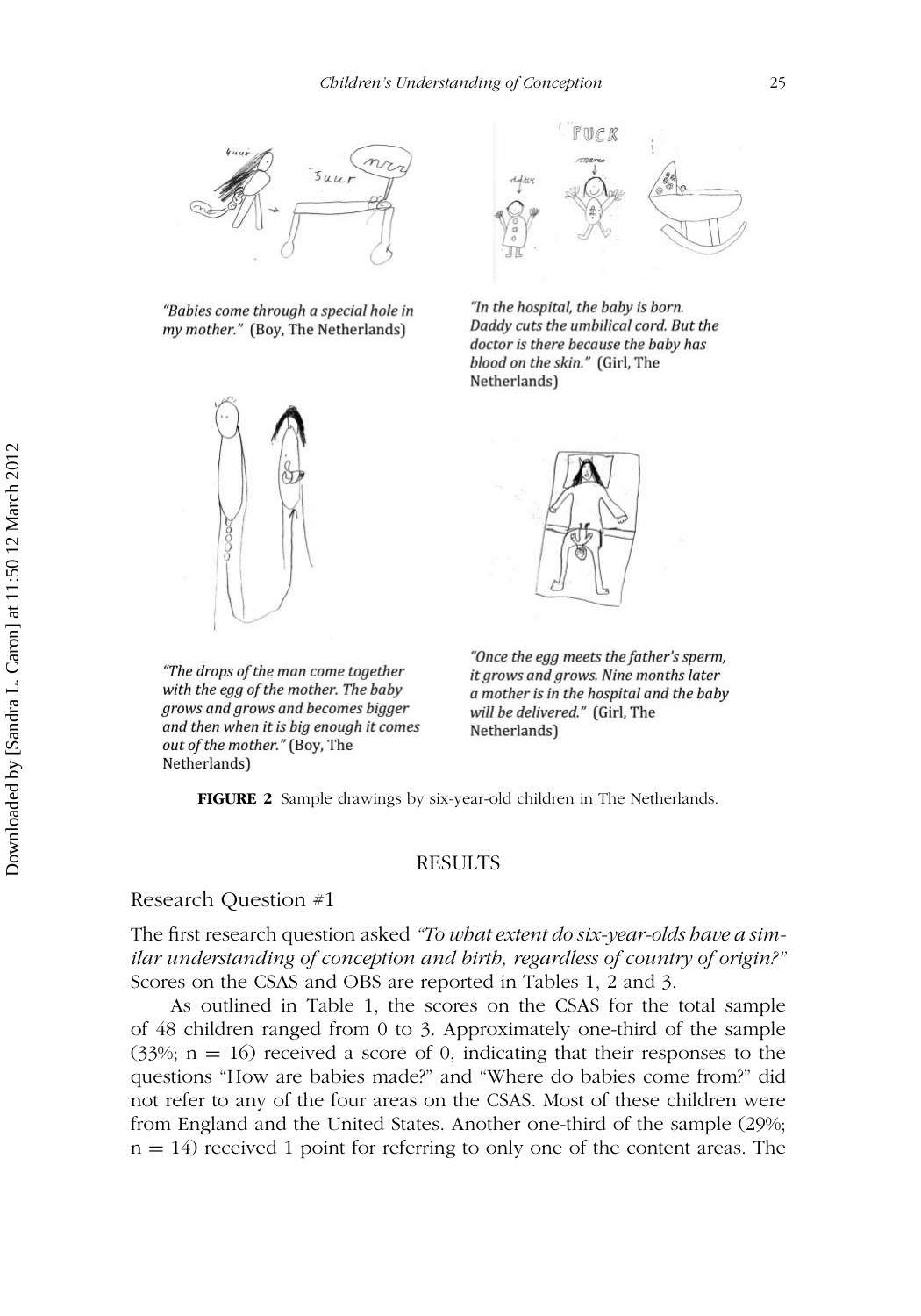

"I saw a movie where a lot of small thing moved around inside a mummy's stomach. There was an egg and one of the small things touches the egg and they were stuck together. The egg then closes and the baby starts to grow." (Boy, Sweden)



"I know where babies come from. An egg goes down in a tube and at the end it comes to a cave. A lot of small things come out looking the same as tadpoles. All the tadpoles from the father enter the egg. The first tadpole is the one that enters the egg. The egg goes further to a place where it will grow and becomes bigger. The baby is nude when born." Boy, Sweden



"The child lies in mother's stomach. In

mother's book I have seen that it comes

upside down. The child comes out down

in the bottom and I think it is near

where you wee." (Girl, Sweden)

"It is an egg in the stomach like a seed that grows when it is watered. I don't know how it comes into the stomach. The doctor at the hospital helps the mother to take the child out from the bottom." (Girl, Sweden)

**FIGURE 3** Sample drawings by six-year-old children in Sweden.

final one-third of the sample received 2 or 3 points for referring to several categories; most of these children were from the Netherlands and Sweden. Of these,  $25\%$  (n = 12) received 2 points for referring to two of the content areas; and  $13\%$  (n = 6) received 3 points for referring to three of the content areas. None of the children's responses earned a score of 4 for mentioning something from all four categories.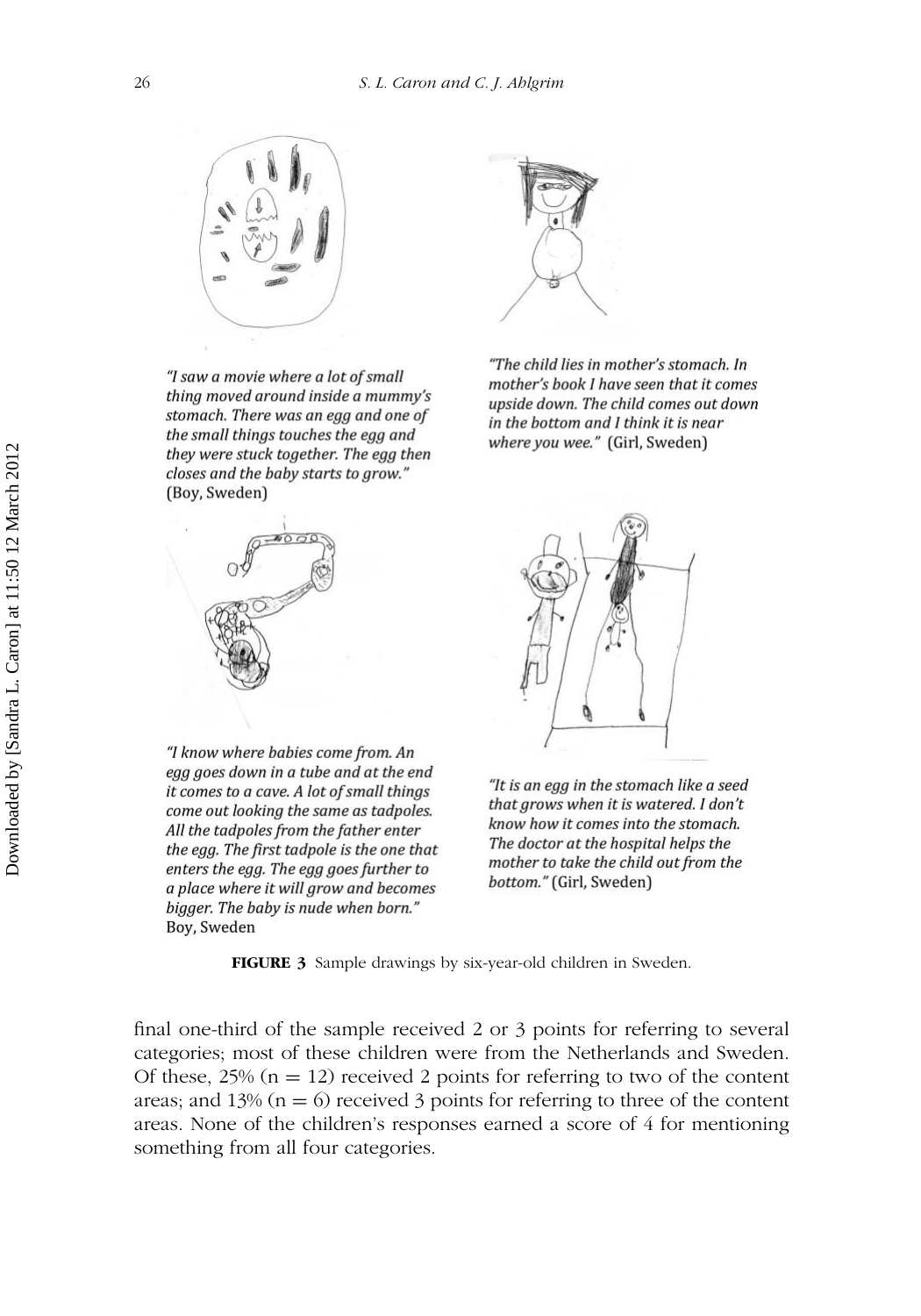

"I think they are made by a mom and a dad, but I am not sure how; maybe during special time when they are alone." (Boy, United States)



"Babies are made from these eggs. Dad does not have eggs like this that is why he cannot have any babies." (Boy, **United States**)



"God makes the eggs that are in all mommies." (Girl, United States)



"Babies are made by mommy with help from God and doctors help get them out. Babies come out the hole in mommy." (Girl, United States)

**FIGURE 4** Sample drawings by six-year-old children in the United States.

When examining which of the four items on the CSAS were referred to by 32 of the 48 children (Table 2), Item 4 on birthing was mentioned most often (59%;  $n = 19$ ), followed by Item 2 on male and female involvement  $(50\%; n = 16)$  and Item 3 on prenatal development  $(47\%; n = 15)$ , and Item 1 on intercourse was referred to the least (16%;  $n = 5$ ). Examples include:

- Item 1: "*Mummy and Daddy have a special cuddle; special stuff goes into mummy which makes mummy pregnant*." (Boy, England)
- Item 2: "*My dad cut the umbilical cord when I was born*." (Girl, the Netherlands)
- Item 3: "*I know that a baby starts out tiny and then grows and grows until it is huge*." (Boy, Sweden)
- Item 4: "*Babies come from mother's stomach. I think they come out a hole near her bottom*." (Girl, United States)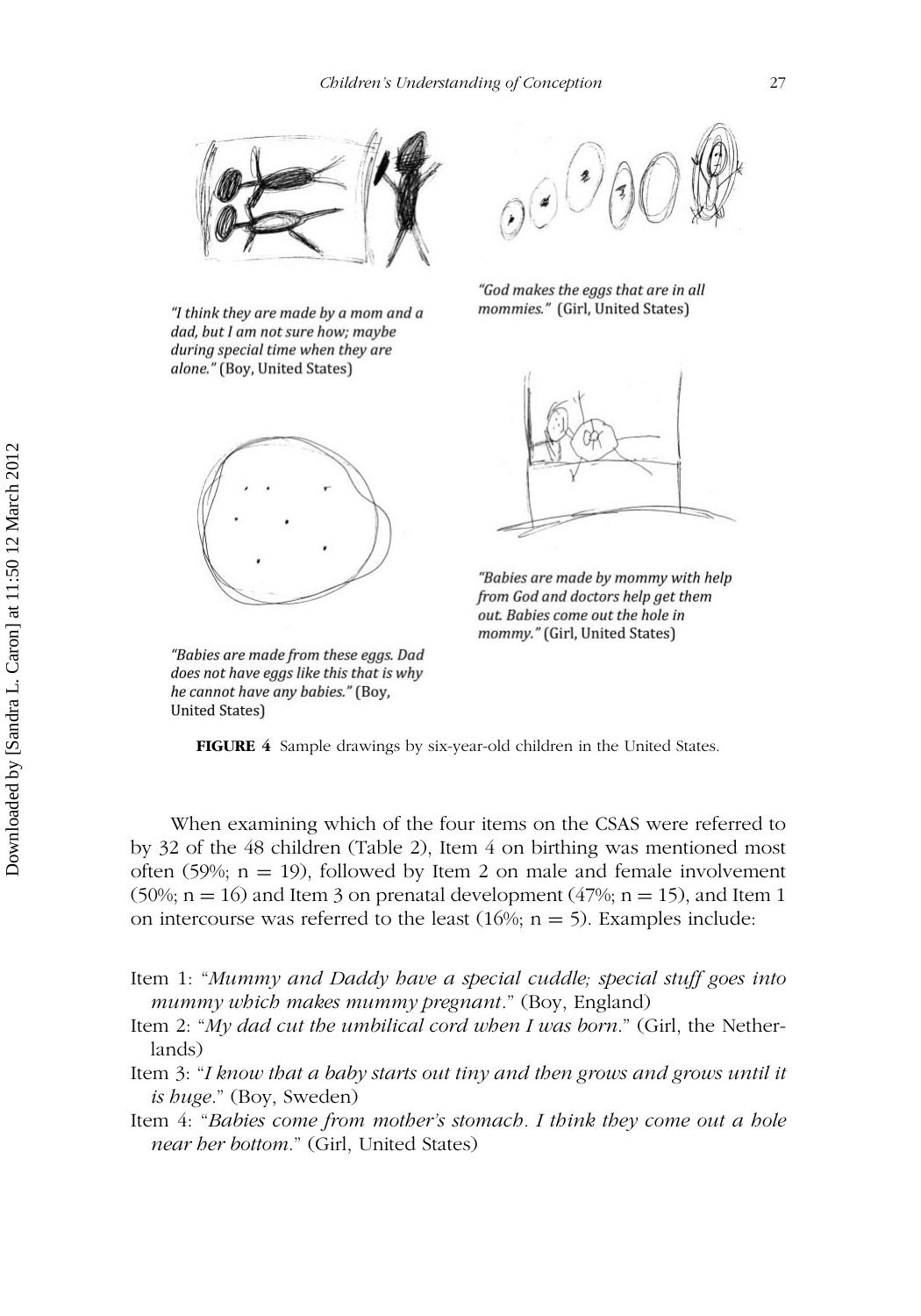|                    | 0 points | 1 point             | 2 points       | 3 points         | 4 points |
|--------------------|----------|---------------------|----------------|------------------|----------|
| England:           |          |                     |                |                  |          |
| 6 Boys             | 4        |                     |                | $\left( \right)$ |          |
| 6 Girls            | 3        | 2                   |                |                  |          |
| 12 Total           |          | 3                   | 2              | $\theta$         |          |
| The Netherlands:   |          |                     |                |                  |          |
| 6 Boys             | 2        | 3                   |                |                  |          |
| 6 Girls            | 0        | 2                   | 2              | 2                |          |
| 12 Total           | 2        | 5                   | $\overline{2}$ | 3                |          |
| Sweden:            |          |                     |                |                  |          |
| 6 Boys             |          | $\mathcal{O}$       | 3              | $\overline{2}$   |          |
| 6 Girls            | 1        | 2                   | 2              | 1                |          |
| 12 Total           | 2        | 2                   | 5              | 3                |          |
| United States:     |          |                     |                |                  |          |
| 6 Boys             | 1        | 4                   |                | $\left( \right)$ |          |
| 6 Girls            | 4        | $\scriptstyle\rm ($ | 2              | 0                |          |
| 12 Total           |          | 4                   | 3              | 0                |          |
| Totals for All:    |          |                     |                |                  |          |
| All 24 Boys        | 8        | 8                   | 5              | 3                |          |
| All 24 Girls       | 8        | ้ (า                |                | 3                |          |
| <b>Grand Total</b> | 16       | 14                  | 12             | 6                | 0        |

**TABLE 1** Points on the *Children's Sexual Awareness Scale* (n = 48)

**TABLE 2** Items on *Children's Sexuality Awareness Scale* included in children's responses  $(n = 32*)$ 

|                    | Item 1: Intercourse/<br>egg combines | Item 2:<br>Male/female | Item $3$ :<br>Prenatal | Item $4$ :<br>Understanding |  |
|--------------------|--------------------------------------|------------------------|------------------------|-----------------------------|--|
|                    | with something                       | involvement            | development            | of birth                    |  |
| England:           |                                      |                        |                        |                             |  |
| 2 Boys             | 1                                    | 1                      | 1                      | 0                           |  |
| 3 Girls            | 0                                    |                        | $\left( \right)$       | 3                           |  |
| 5 Total            |                                      | 2                      |                        | 3                           |  |
| The Netherlands:   |                                      |                        |                        |                             |  |
| 4 Boys             | 0                                    | 1                      | 1                      | 4                           |  |
| 6 Girls            |                                      | 5                      | 2                      | 4                           |  |
| 10 Total           | 1                                    | 6                      | 3                      | 8                           |  |
| Sweden:            |                                      |                        |                        |                             |  |
| 6 Boys             | 2                                    | 2                      | 5                      | 3                           |  |
| 5 Girls            | 1                                    | 1                      | 3                      | 4                           |  |
| 11 Total           | 3                                    | 3                      | 8                      |                             |  |
| United States:     |                                      |                        |                        |                             |  |
| 4 Boys             | $\theta$                             | 4                      | 2                      | $\theta$                    |  |
| 2 Girls            | $\left( \right)$                     | 1                      | 1                      |                             |  |
| 6 Total            | $\left( \right)$                     | 5                      | 3                      | 1                           |  |
| Totals for All:    |                                      |                        |                        |                             |  |
| All 16 Boys        | 3                                    | 8                      | 9                      |                             |  |
| All 16 Girls       | 2                                    | 8                      | (ገ                     | 12                          |  |
| <b>Grand Total</b> | 5                                    | 16                     | 15                     | 19                          |  |

∗ 32 of the 48 children gave responses that fit at least one of the four categories on the CSAS; 16 children did not include any of the 4 items on the CSAS in their drawings or verbal responses.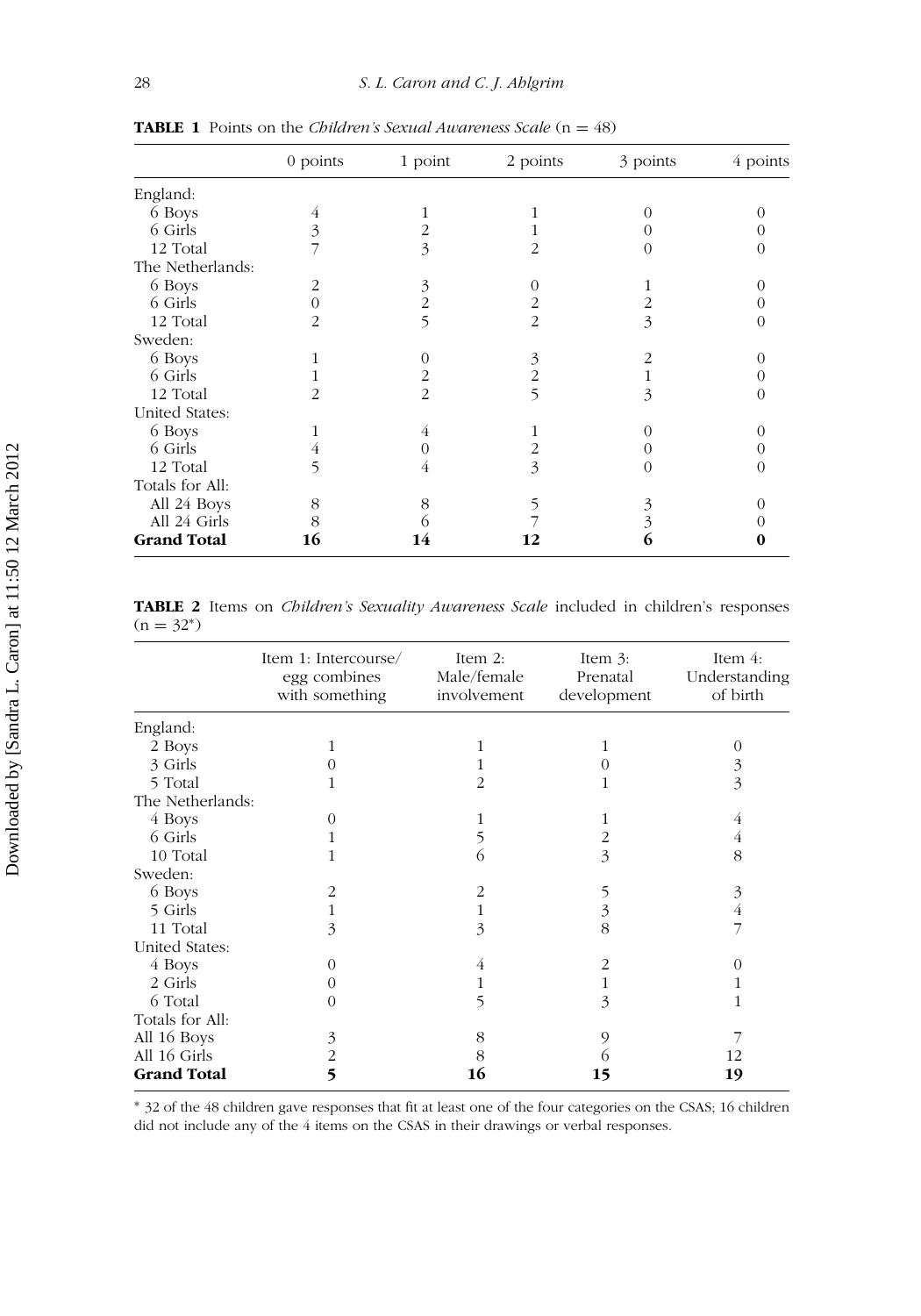|                    | Geographer | Manufacturer<br>2 | Agriculturist<br>3 | Reporter<br>4 |
|--------------------|------------|-------------------|--------------------|---------------|
| England:           |            |                   |                    |               |
| 6 Boys             | 2          | 3                 |                    |               |
| 6 Girls            | 6          | 0                 | 0                  |               |
| 12 Total           | 8          | 3                 |                    |               |
| Netherlands:       |            |                   |                    |               |
| 6 Boys             | 5          | $_{()}$           | 0                  |               |
| 6 Girls            | 3          |                   |                    | 2             |
| 12 Total           | 8          | $_{()}$           | 1                  | 3             |
| Sweden:            |            |                   |                    |               |
| 6 Boys             | 1          | O                 | 2                  | 3             |
| 6 Girls            | 2          | 2                 | 2                  |               |
| 12 Total           | 3          | 2                 | 4                  | 3             |
| United States:     |            |                   |                    |               |
| 6 Boys             | 2          | 3                 |                    |               |
| 6 Girls            | 1          | 5                 | 0                  |               |
| 12 Total           | 3          | 8                 | 1                  |               |
| Totals for All:    |            |                   |                    |               |
| All 24 Boys        | 10         | 6                 | 4                  | 4             |
| All 24 Girls       | 12         |                   | 3                  |               |
| <b>Grand Total</b> | 22         | 13                | 7                  | 6             |

**TABLE 3** Scores on the *Origin of Babies Scale*  $(n = 48)$ 

On the OBS measuring children's level of cognitive development (Table 3),  $45\%$  (n = 22) were coded as Geographers for their responses that implied babies have always existed, while  $27\%$  (n = 13) were coded as Manufacturers for responding that babies came such places as God or doctors. Fewer (15%;  $n = 7$ ) of the children's responses were coded as Agriculturists for implying babies come from planting a seed;  $13\%$  (n = 6) of the children's responses were coded as a Reporter. These children gave descriptions that revealed an awareness of a biological process. None of the children's responses were rated beyond Reporters on the OBS. Overall, most of the six-year-old children sampled appear to be in Piaget's preoperational level of cognitive development. Examples of responses include:

Geographer: "*Babies grow from mommy's belly*." (Boy, England)

Manufacturers: "*Babies are made by God and given to families. God puts an egg in the Mother's stomach*." (Girl, United States)

Agriculturists: "*The baby comes from the belly where daddy plants his seed in mommy*." (Girl, the Netherlands)

Reporter: "*There was an egg and one of the small things touches the egg and they were stuck together. The egg then closes and the baby starts to grow*." (Boy, Sweden)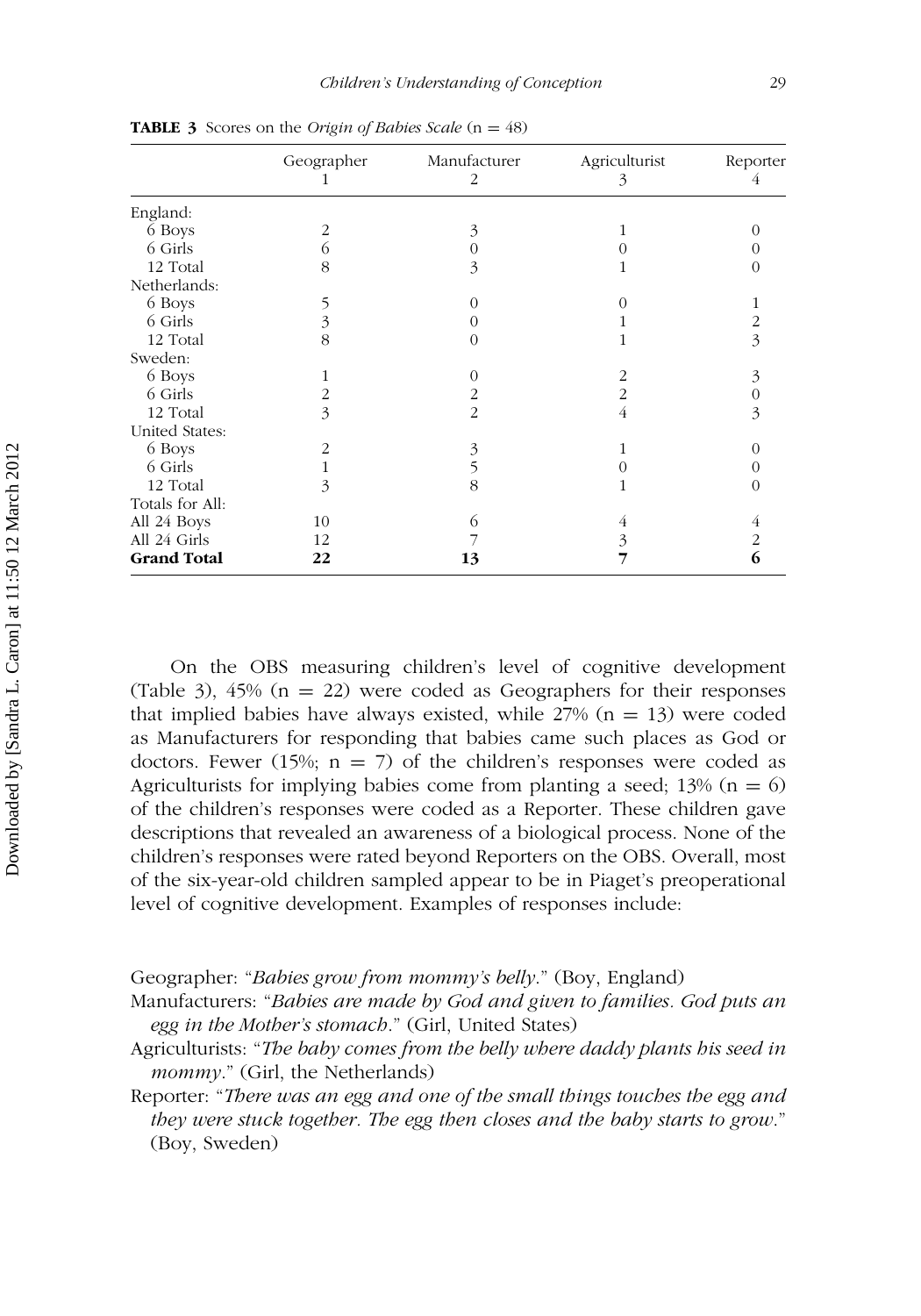## Research Question #2

The second research question examined gender differences: *To what extent do six-year-old girls have a similar understanding of conception and birth compared to six-year-old boys as measured by the Children's Sexuality Awareness Scale and Origin of Babies Scale?*

On the CSAS, girls and boys scored nearly identically on the number of items they were able to identify (Table 1). About one-third (33%) of both girls ( $n = 8$ ) and boys ( $n = 8$ ) failed to identify any of the four items. Another one-third (29%) of both girls ( $n = 6$ ) and boys ( $n = 8$ ) identified one item. The remaining girls ( $n = 10$ ) and boys ( $n = 8$ ) identified two or three items. Specifically, seven girls and five boys identified two items on the CSAS, and three girls and three boys identified three items.

In terms of what items were identified by boys versus girls (Table 2), more boys than girls included Items 1 and 3. Specifically, more boys than girls referred to intercourse or the egg combining with something (three boys versus two girls) and prenatal development (nine boys versus six girls). More girls than boys (12 girls versus seven boys) included Item 4, indicating an understanding of birth through the vagina or a C-section. An equal number of boy ( $n = 8$ ) and girls ( $n = 8$ ) included Item 2 on male involvement in their responses. Examples of boys and girls responses are presented below:

Item 1: "*A lot of small things come out looking the same as tadpoles. All the tadpoles from the father enter the egg*." (Boy, Sweden)

- Item 2: "*In the hospital, the baby is born. Daddy cuts the umbilical cord*." (Girl, the Netherlands)
- Item 3: "*The egg is where the baby is at. It lives and grows in the stomach until it is ready to come out*." (Boy, United States)

Item 4: "*This girl's mum had a caesarian*." (Girl, England)

On the OBS, boys scored higher than girls in their understanding of "Where do babies come from?" (Table 3). Half of the girls scored as Geographers (50%;  $n = 12$ ), followed by Manufacturers (29%;  $n = 7$ ); fewer scored as Agriculturists (13%;  $n = 3$ ) or Reporters (8%;  $n = 2$ ). On the other hand, more of the boys' responses were rated in the higher categories of understanding. Specifically, boys' responses ranged from Geographers (41%;  $n = 10$ ), Manufacturers (25%;  $n = 6$ ), to Agriculturists (17%;  $n = 4$ ), and Reporters (17%;  $n = 4$ ). Examples of responses include:

Geographer: "*Babies are like presents; you can ask for one and hopefully get it*." (Boy, United States)

Manufacturers: "*Jesus made the body, first the bones to see how it would look like, then he stuck on the skin*." (Boy, England)

Agriculturists: "*It is an egg in the stomach like a seed that grows when it is watered. I don't know how it comes into the stomach*." (Girl, Sweden)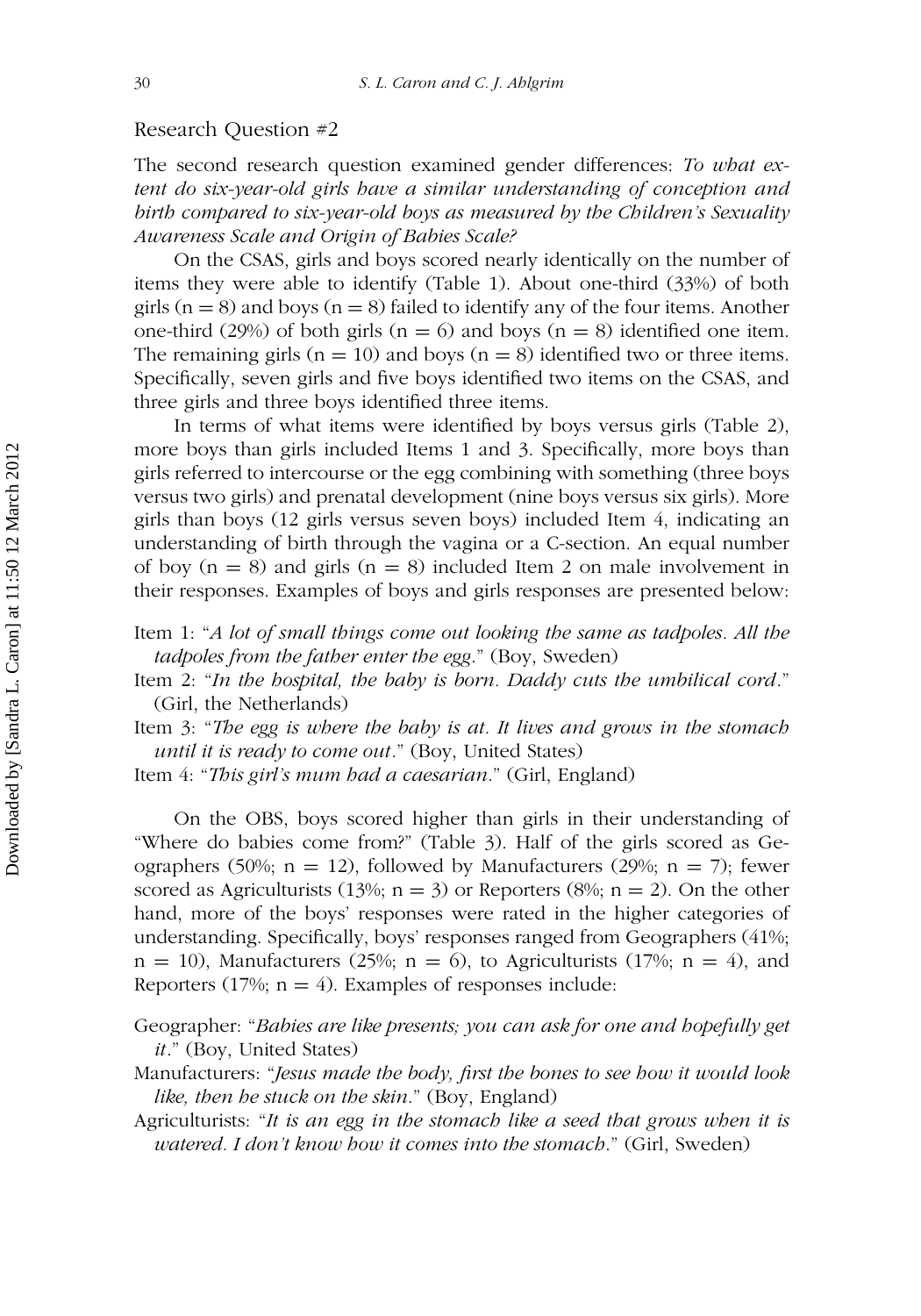Reporter: "*Once the egg meets the father's sperm, it grows and grows. Nine months later a mother is in the hospital and the baby will be delivered*." (Girl, the Netherlands)

### Research Question #3

The third research question examined: *To what extent do children from countries with more comprehensive sexuality education programs have a more advanced and comprehensive understanding of conception and birth, as measured by the Children's Sexuality Awareness Scale and Origin of Babies Scale?*

On the CSAS, about half the 24 children from England  $(n = 7)$  and the United States ( $n = 5$ ) received a 0 for their responses (or their lack thereof) to the questions "How are babies made?" and "Where do babies come from?" (Table 1). Only two children from the Netherlands and Sweden received a 0 for not mentioning an item on the CSAS. When looking at the remaining 32 children who identified at least one of the four items on the CSAS, children from Sweden ( $n = 10$ ) and The Netherlands ( $n = 10$ ) identified more items than children from the United States ( $n = 7$ ) and England ( $n = 5$ ). In fact, five of the children from the Netherlands and eight of the children from Sweden received 2 or more points. Three children from the Netherlands and Sweden included three of the four items on the CSAS in their responses.

In terms of which items the 32 children from the various countries included (Table 2), children from Sweden were more likely to mention Item 3 on prenatal development ( $n = 8$ ) and Item 4 on birthing ( $n = 7$ ), while children from the Netherlands were more likely to mention Item 4 on birthing  $(n = 8)$  and Item 2 on male and female involvement  $(n = 6)$ . Children from the United States who identified an item correctly were more likely to mention Item 2 on male and female involvement  $(n = 5)$  and Item 3 on prenatal development ( $n = 3$ ). Of the children from England who identified an item correctly, Item 4 on birthing  $(n = 3)$  was most frequently identified. It should be noted that Item 1 (intercourse/the egg needs to combine with something) was included in the responses by at least one child from England, the Netherlands, and Sweden, but not from any child in the United States. Examples of responses to the various items include:

- Item 1: "*An egg and a seed from the father come together; it goes through a hole. I know there are three holes: a slit, bottom and maybe it is called a baby hole*." (Girl, the Netherlands)
- Item 2: "*I think they are made by a mom and dad, but I am not sure how; maybe during special time when they are alone*." (Boy, United States)
- Item 3: "*Mommy had to eat lots of healthy food to have a baby grow*." (Boy, England)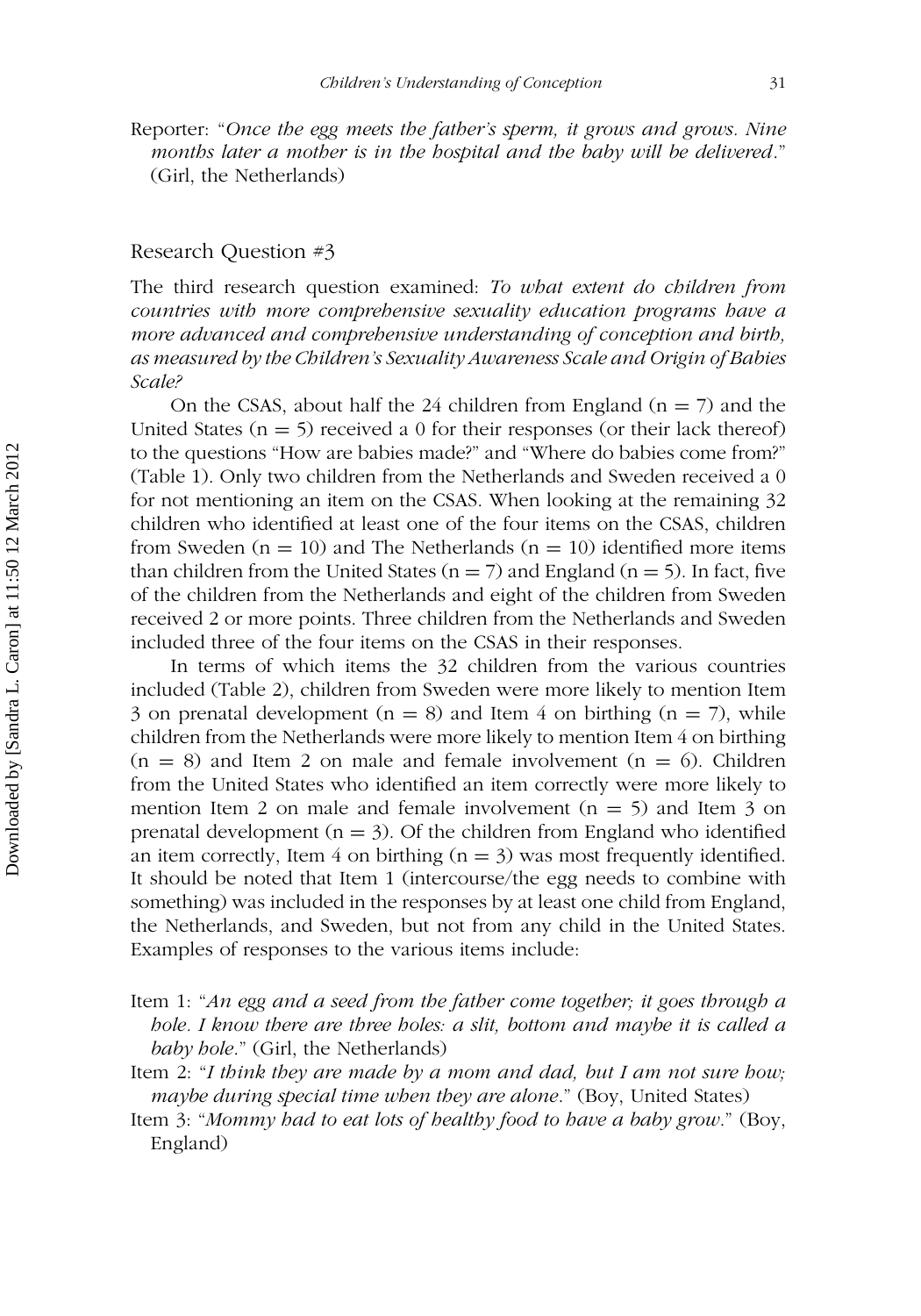## Item 4: "*I think the babies lie in the stomach for nine months. Then it comes out from the bottom; head first – sometimes the feet*." (Girl, Sweden)

On the OBS, most children's understanding of "Where do babies come from?" could be categorized as Geographers ( $n = 22$ ) and Manufacturers ( $n =$ 13), indicating a preoperational level of cognitive development (Table 3). When examining scores by country, more children's responses from England  $(n = 8)$  and the Netherlands  $(n = 8)$  were categorized at Geographers, whereas more children's responses from the United States ( $n = 8$ ) could be categorized as Manufacturers. In fact, half of the children in the U.S. sample (6:12) mentioned God in their response to where babies come from and how babies are made. Only two children from England mentioned God or Jesus. No children from the Netherlands or Sweden mentioned God. Children from Sweden showed a higher level of cognitive understanding as Agriculturists  $(n = 4)$ , and children's responses from both the Netherlands  $(n = 3)$  and Sweden  $(n = 3)$  were categorized with the highest level of understanding as Reporters. For example:

- Geographer: "*Mummy knows she is having a baby when she gets a fat tummy*." (Girl, England)
- Manufacturers: "*Babies are made by God and put in mom's stomach*." (Girl, United States)
- Agriculturists: "*A butterfly comes with the egg when they are married. The butterfly tickles a little on the neck and so the egg gets in. The egg hatches and becomes a child*." (Girl, Sweden)
- Reporter: "*The drops of the man come together with the egg of the mother. The baby grows and grows and becomes bigger and then when it is big enough he comes out of the mother*." (Boy, the Netherlands)

## DISCUSSION

The first research question asked if all six-year-olds have a similar understanding of conception and birth. An affirmative response to this question was supported by the results in this study. All of the children, regardless of country, tended to score lower on both the CSAS and OBS. These findings support previous research by Bernstein and Cowan (1975) and Goldman and Goldman (1982a) that indicate children in this age group tend to use preoperational thinking and to fall into the descriptive categories of Geographers and Manufacturists. It is interesting to note that while most of the children fit into these two categories (35 out of 48 children), several of the children gave responses indicating higher cognitive development in the categories of Agriculturist and Reporters. Most of these children were from the Netherlands and Sweden.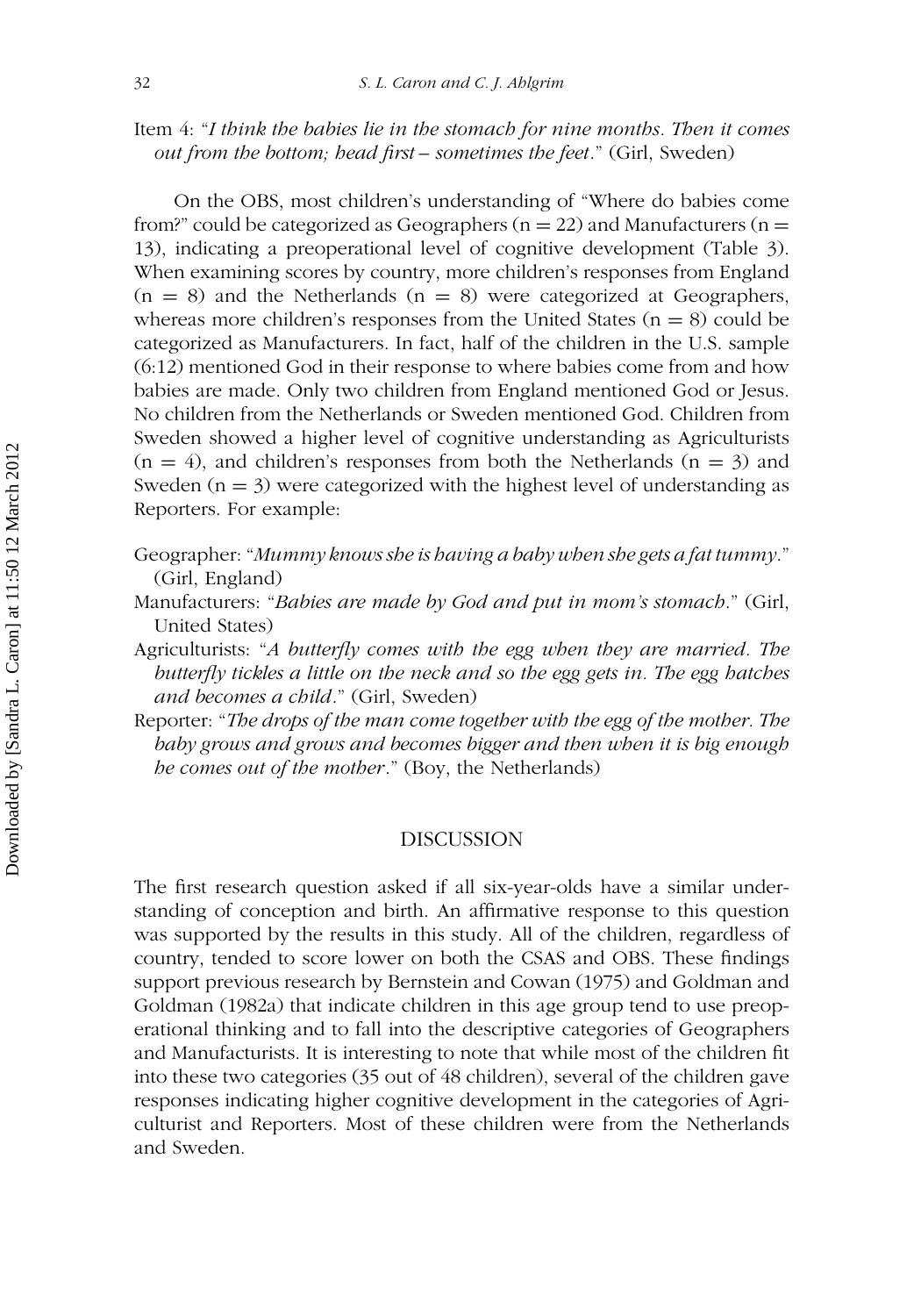When looking at responses to specific items on the CSAS, few children (6:48) indicated Item 1, that intercourse or the egg combining with something was necessary for conception to take place. Most of those children were from Sweden (4:6). On the other hand, half the children in the United States mentioned God (6:12), a finding consistent with Koch's earlier study (1980). For Item 2 on male involvement, most of the children who mentioned the role of the father (10:16) indicated that he was involved in making the baby, such as *"The drops from the man come together with the egg of the mother"* (Boy, the Netherlands) or *"Babies are made by a mom and a dad"* (Boy, United States). Few children referred to the father's role as "*Daddy takes mummy to the hospital*" (Girl, England) or simply stating that "*Men can't bear babies*" (Boy, Sweden) or "*Dad does not have eggs*" (Boy, United States). Previous studies by Koch (1980) and Goldman and Goldman (1982a) found that children rarely mentioned the father or only mentioned his role as inconsequential. The findings from this study revealed that many of the children included the father in their responses related to conception and birth, and many explained that the father plays an important role in making the baby.

Research question two asked if there is a difference between the boys and the girls in understanding conception and birth as scored by the CSAS and OBS. The children's responses suggest that there are gender differences in what boys and girls say they know, with more girls including birth as part of their understanding. On the OBS, slightly more responses by the boys were categorized as Agriculturists or Reporters, suggesting a higher level of cognitive understanding in this area.

A relationship between culture and knowledge was suggested by the findings. On the CSAS, the children from Sweden and the Netherlands scored higher than the children from England and the United States. Similar findings were found on the OBS, with children's responses from the Netherlands and Sweden rated higher in their cognitive understanding of conception and birth. Results support findings of earlier cross-cultural studies (Koch, 1980; Goldman & Goldman, 1982a).

The overall findings suggest that it is possible for children to understand concepts such as conception and birth. It is reasonable to assume that parents and educators can discuss these issues with their children regardless of their country of origin. Although most six-year-olds in this study, no matter what country they were from, tended to show a limited understanding of conception and birth, there were several children who demonstrated a much greater comprehension. In most cases, those children with greater knowledge and understanding were from the Netherlands and Sweden, countries noted for their progressive attitudes and positive sexuality education programs (Berne & Huberman, 1999).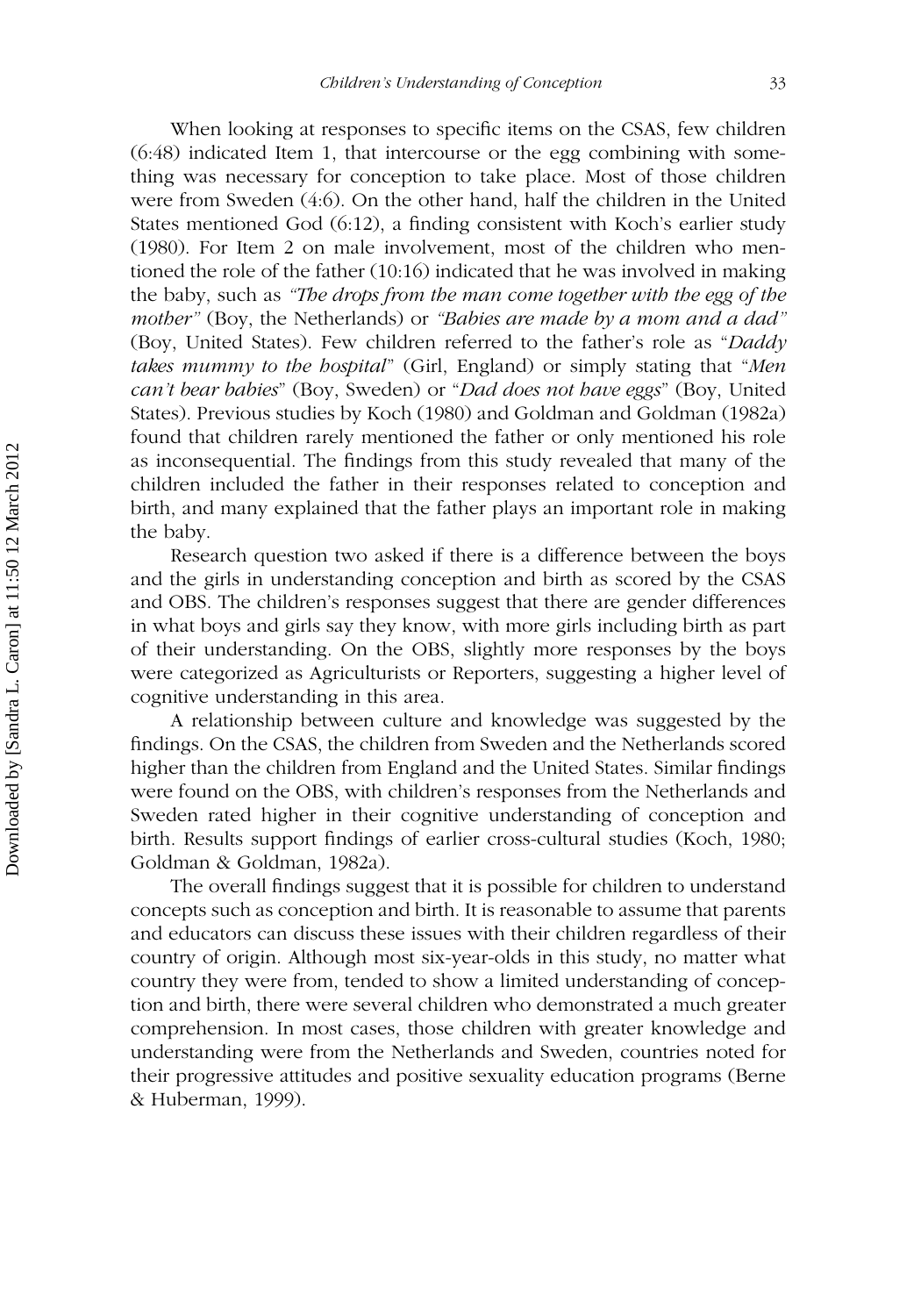## Limitations

Because this was an exploratory study with the purpose of examining children's understanding of conception and birth, it has the common limitations of including a small number of participants and a nonrandom sample. Although the participants are from four different countries, the sample from each country is nonrepresentative of the country as a whole, so results are not generalizable to the larger population.

The trustworthiness of the study may have been affected by the children's response to the interview process. As noted firsthand by the interviews conducted in the United States by the authors, some children were uncomfortable with the questions and/or being asked to draw pictures for a stranger. The level of discomfort was noticeable in some cases by the quiet voices and/or the reluctance to answer the questions. Also, some children appeared to become frustrated with drawing their pictures and would ask to start over. In response to such discomfort or frustration, children were told there were no right or wrong answers and assured they did not need to finish if they did not want to.

It should be noted that the difficulty in obtaining parental permission for the U.S. sample reveals much about attitudes and comfort around children being asked about such topics, as well as the nature of sexuality education in this country. One might expect that those U.S. parents consenting to allow their children to be interviewed would likely be the most open regarding sexual matters and therefore have more knowledgeable children. On the contrary, the results reveal that the children in the U.S. sample did not score higher in their understanding of conception and birth compared to children in the other countries. In fact, when comparing the United States to other countries, the gap in children's knowledge may be wider than was found in this study due to the self-selected nature of the U.S. sample.

### Implications

This study contributes to a small body of research dating back to the 1940s about how children think and process information about conception and birth. This study suggests that early education in sexuality increases young children's knowledge and understanding of some aspects of sexuality. It is also important to consider the impact of what parents and educators are teaching children. As the interviews revealed, children appear to incorporate what they learn and are told into what they think. Cultural surroundings that support education about the facts of sexuality are associated with increased understanding of conception and birth among young children.

The impact of this early sexual knowledge on later sexual development should also be considered in terms of what happens to children as they move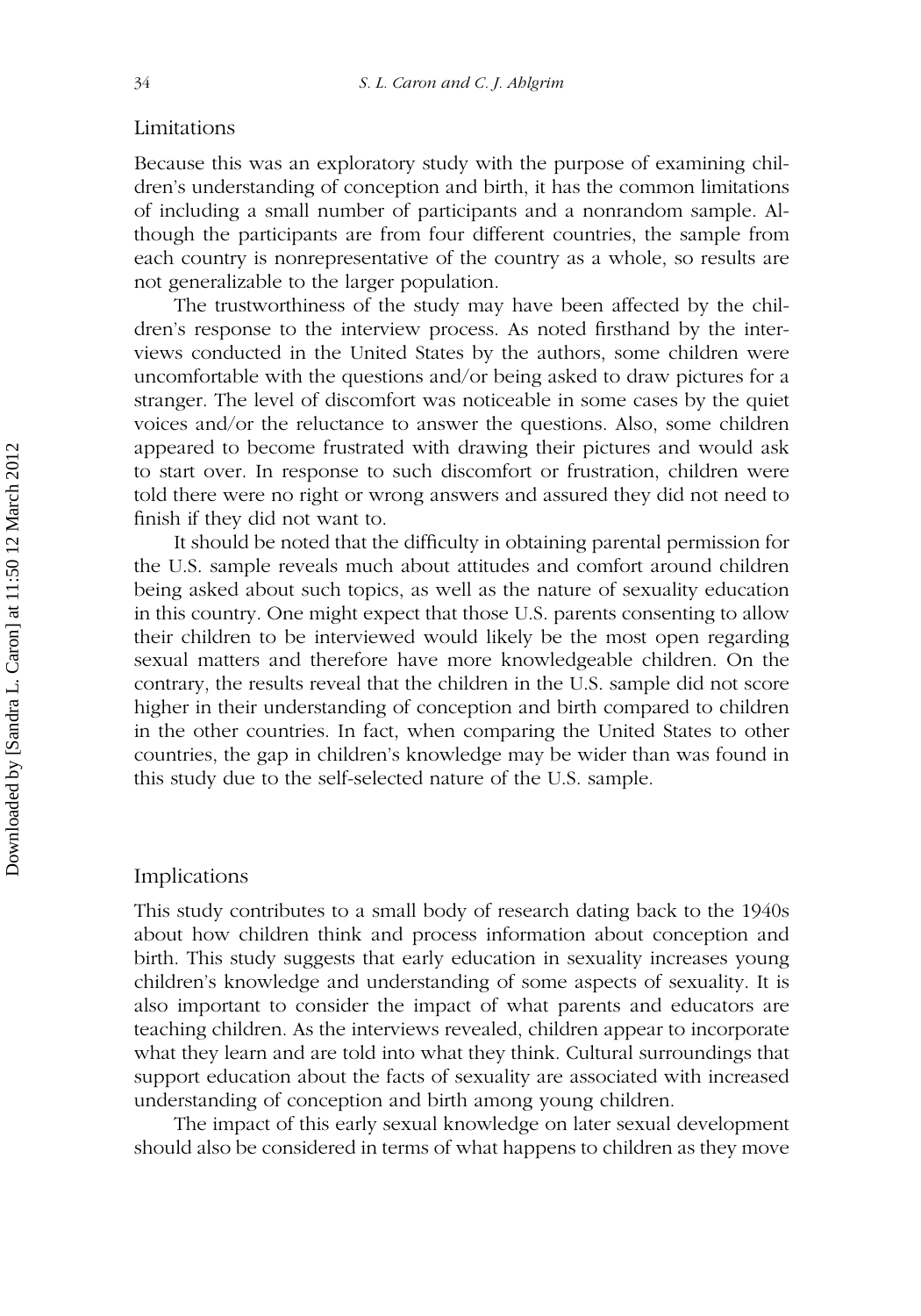into their teen years. Countries such as Sweden and the Netherlands, which offer comprehensive sexuality education beginning in kindergarten, appear to provide a better foundation for sexual growth and to facilitate greater acceptance of sexuality. In these countries with more open attitudes toward sexuality and greater recognition of the need to educate young people, there are higher rates of contraceptive use by both male and female teens and lower rates of teen pregnancy, birth, and abortion (Berne & Huberman, 1999; Darroch, Singh, & Frost, 2001). This is in stark contrast to the United States, which has the highest rates of teen pregnancies, births, and abortions among industrialized countries, along with England, which has some of the highest rates in Europe (Darroch et al.).

This study suggests that there is a range of understanding about conception and birth among young children. Further studies may provide a more solid basis for assessing the type of sexuality education appropriate for educating younger children with diverse understandings. Clearly, there is a need to educate young children about these issues. As can be seen from many of the drawings obtained from this study, children without accurate knowledge will invent their own explanations of conception and birth based on myths and misconceptions. On the other hand, children who have been provided with adequate education on conception and birth are able to understand where babies come from and how babies are made.

These results suggest that a gap in understanding continues to exist between children living in the United States and England compared to children in Sweden and the Netherlands, and that gap needs to be examined further. These findings suggest we have made little progress in this area since the research of Koch (1980) and Goldman and Goldman (1982a). The findings imply we have a long way to go in our culture's acceptance of sexuality education for our children by both parents and teachers.

Suggestions for future research include: 1) replication with a larger representative sample to allow generalizability and allow for statistical testing; 2) consistency in interviewers and sample selection to increase reliability; 3) a reevaluation of possible interview questions to determine what will elicit answers that more clearly reflect how children process sexual information cognitively; and 4) conducting interviews with parents in countries such as the United States in order to better understand what concerns they have in educating their young children about conception and birth. Understanding parents' resistance or hesitancy to discuss such matters with their children will provide useful information for improving materials to assist parents in talking to their children and at the same time help relieve their concerns. It is important that more research is conducted to examine what children know and understand about a variety of sexuality issues. Solid empirical research will help in the development of appropriate materials for young children.